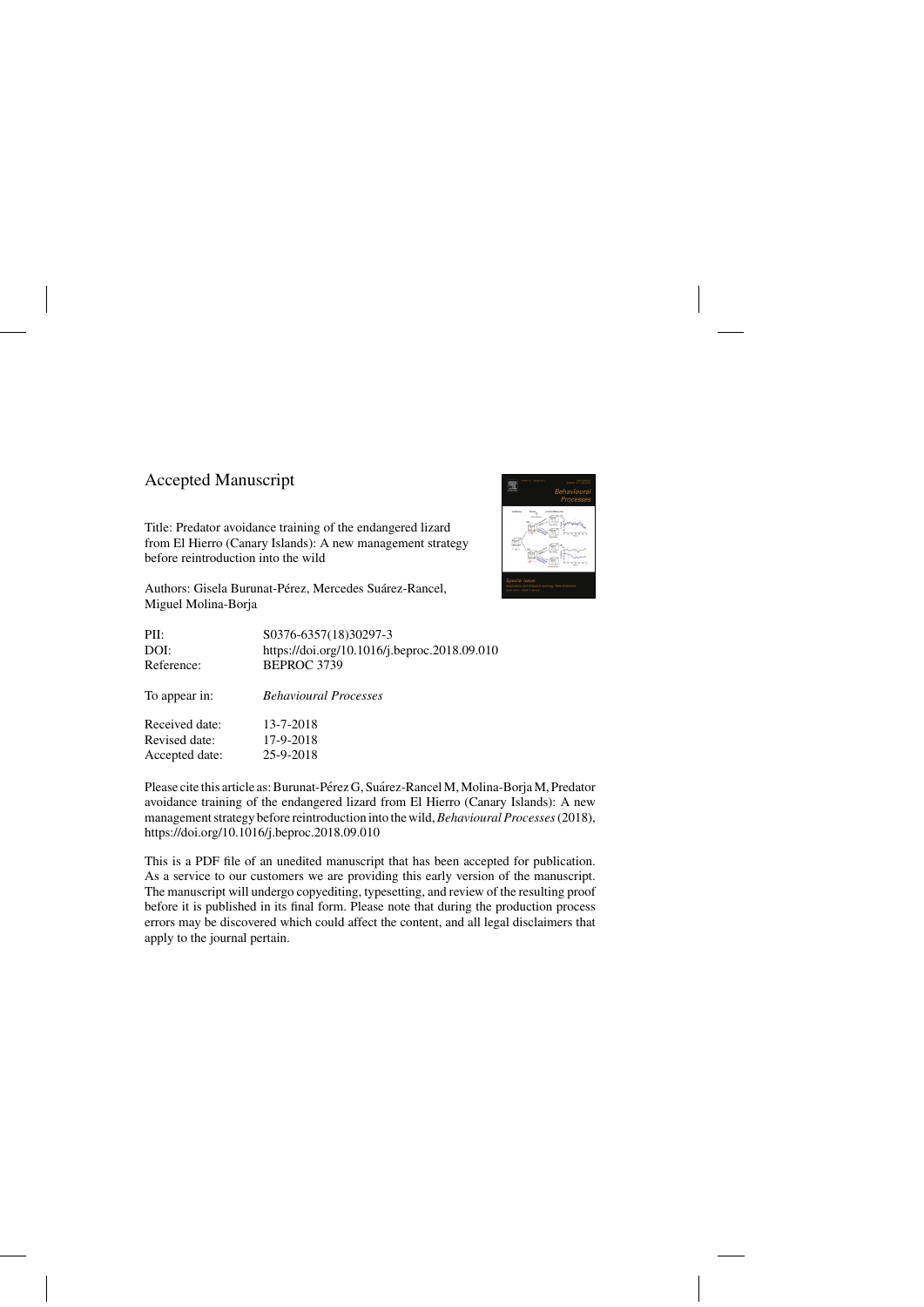## **Predator avoidance training of the endangered lizard from El Hierro (Canary Islands): a new management strategy before reintroduction into the wild**

Short running title: Antipredator training in endangered lizards

Gisela Burunat-Pérez<sup>a</sup>, Mercedes Suárez-Rancel<sup>b</sup>, Miguel Molina-Borja<sup>c, 1\*</sup>

<sup>a</sup> Centro para la Reproducción e Investigación del lagarto gigante de El Hierro,

Frontera, El Hierro, Canary Islands, Spain.

**<sup>b</sup>**Depto. de Matemáticas, Estadística e Investigación Operativa, Facultad Ciencias,

Univ. La Laguna, Tenerife.

**<sup>c</sup>** Grupo de investigación "Etología y Ecología del Comportamiento", Depto. Biología Animal, Facultad Ciencias, Sección Biología, Univ. La Laguna, Tenerife, Canary Islands, Spain.

Gisela Burunat-Pérez: e-mail: gburunat@gmail.com Mercedes Suárez-Rancel, e-mail: msuarez@ull.edu.es

**\*Corresponding author:** Miguel Molina-Borja Depto. Biología Animal, Facultad Ciencias, Sección Biología, Univ. La Laguna, Tenerife, Canary Islands, Spain. e-mail: Herro, Canary Islands, Spain.<br>
Crontera, El Hierro, Canary Islands, Spain.<br>
Popto. de Matemáticas, Estadística e Investigación Operativa, Facultad Ciencias, Univ. La Laguna, Tenerie.<br>
Cirque de investigación "Etolo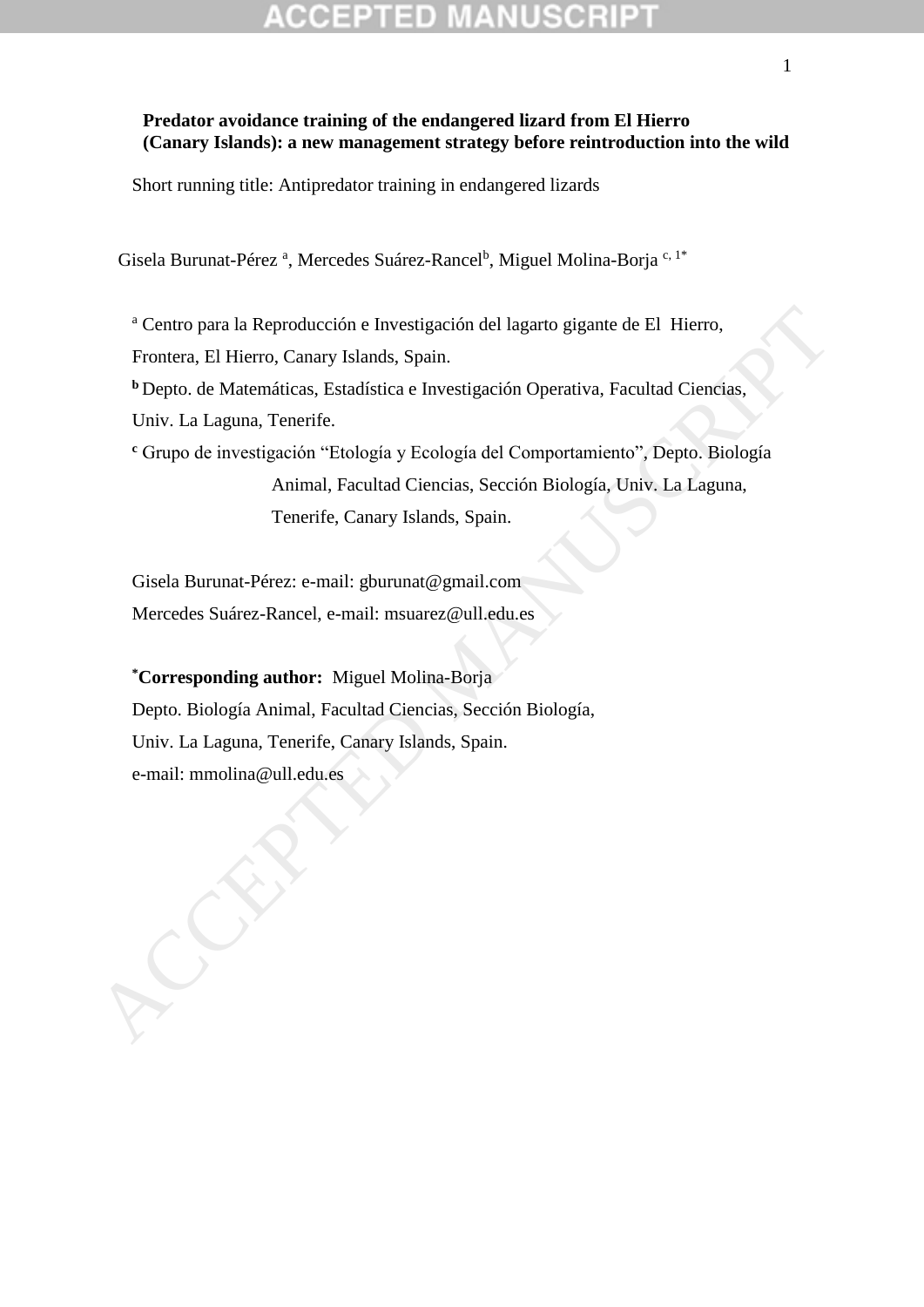### **Highlights**

- Highlights:
- Endangered lizards trained for enhancing antipredator capacities
- Individuals reacted both to a kestrel and cat stuffed models
- Main changes after training were reduction in Basking and Locomotion activities
- Differences responses were found to the kestrel and to the cat models
- Antipredator training recommended for individuals to be released into the wild

### **Abstract**

Animals raised in captivity during several generations may not express appropriate antipredator behaviour when reintroduced into the wild. Here we present the results of experiments to enhance behavioural responses to predators in adult males of the endangered lizard Gallotia simonyi (El Hierro, Canary Islands). Individuals were subjected to a training procedure (control, pre-training, training and post-training phases) using stuffed specimens of a kestrel and a cat as predators. We filmed all trials and compared relative durations of the more common behaviour patterns shown by lizards, both among experimental phases and before and after presentation of the stuffed predator. Locomotion and Basking were significantly reduced in the training and posttraining trials and also after stimulus presentation, suggesting that the training protocol induced lizard avoidance over both predator models. To our knowledge, this is the first time lizards have been trained to show antipredator avoidance and our results provide the basis for a new management strategy that could be useful for reintroduction of captive-bred individuals of endangered species. • Differences responses were found to the kestrel and to the cat models<br>• Antipredator training recommended for individuals to be released into the wild<br>
Abstract<br>
Animals raised in captivity during several generations may

Keywords: antipredator training, endangered lizard, Gallotia simonyi, reintroduction, El Hierro,

## **1. Introduction**

Many animal species are in danger of extinction due to human-induced habitat alteration or destruction (IUCN, 2016). Therefore, many recovery programs are carried out to assist declining populations (Morris Gosling & Sutherland, 2000). Some of these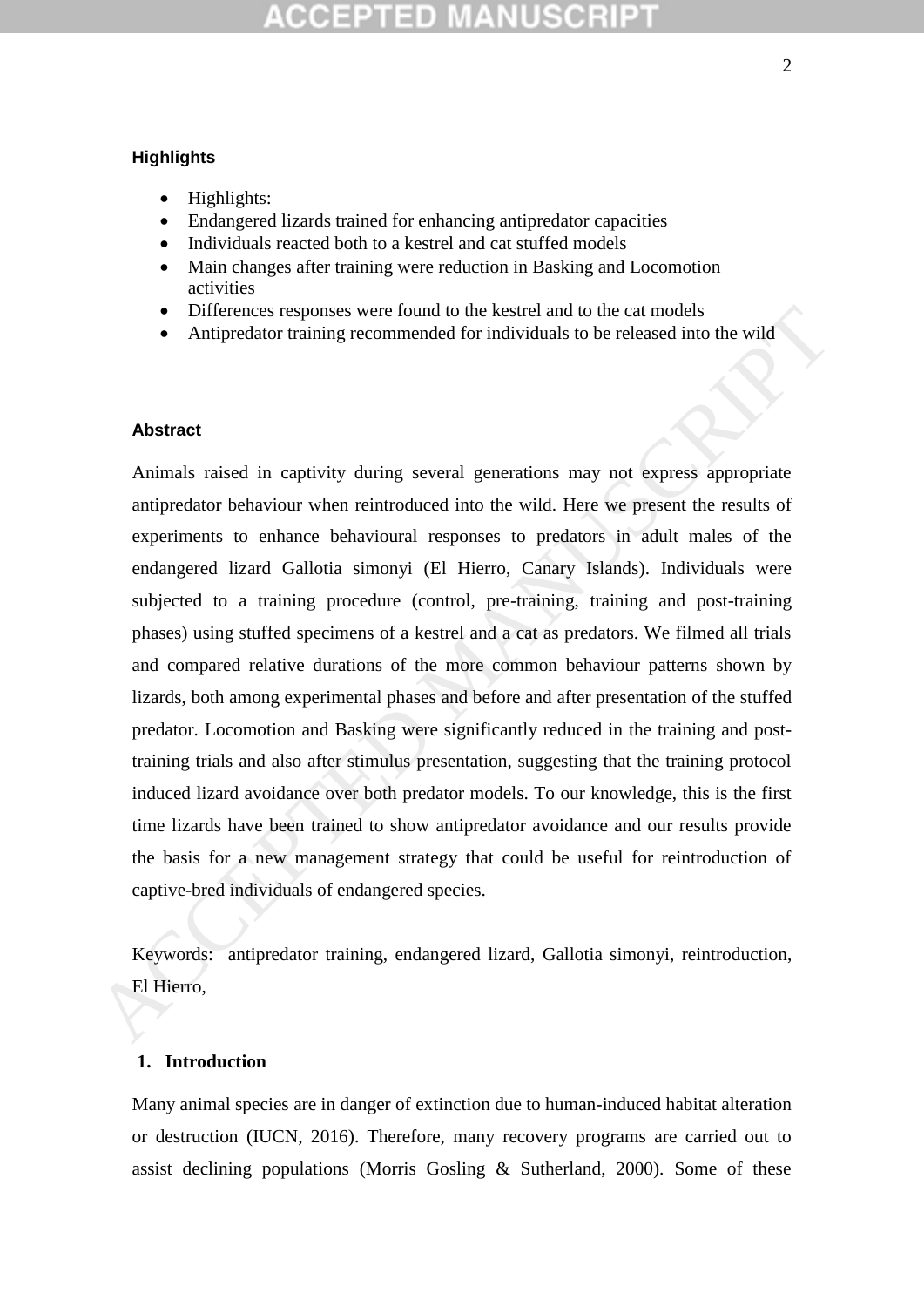## CCEPTED MANUSCRIP

recovery programs include breeding of individuals from the endangered populations in controlled situations in laboratory or outdoor enclosures. For some endangered populations, individuals are bred in captivity during several generations before a number of them are released into the wild. There is evidence that, after a few generations in captivity, animals may lose certain behavioural capacities that are fundamental for survival (Wallace, 2000; Brokordt et al., 2006). The effect of experience on the development of antipredator behaviour, for example, can have practical importance when captive-bred individuals participate in reintroduction programs (Kleiman, 1989). Therefore, it is important to implement management actions to help those individuals to be released to acquire or enhance behavioural capacities that will increase their chances of surviving once in the wild (see Morris Gossling & Sutherland, 2000, for a review). This is particularly important when introduced predators have been the main reason of the previous decline as it is the case here.

 Especially important for reintroduced individuals is the ability to enhance their foraging and their anti-predator behaviour. For example, increasing the opportunities for locomotion on natural substrates pre-release improves survival in young lion tamarins released into the wild (Stoinski & Beck, 2004). Providing individuals with predator training has also become a fundamental part of many recovery programs for endangered species (Griffin et al., 2000; Griffin, 2004) as for example in black-footed ferrets (Miller et al., 1994), bustards (van Heezik et al., 1999), fish (Mirza & Chivers, 2000; Brown & Laland, 2001; Kelley & Magurran, 2003), and prairie dogs (Shier & Owings, 2007). experience on the development of antipredator behaviour, for example, can have<br>practical importance when captive-bred individuals participate in reintroduction<br>programs (Kleiman, 1989). Therefore, it is important to imple

 Recognising predators and reacting to them with appropriate behaviour is crucial as an antipredator strategy in lizards (Greene, 1988). For example, hiding from an approaching predator or running and finding a suitable refuge may mean the difference between surviving and succumbing to a predatory attack (Cooper & Blumstein, 2015). Animals kept in captivity are rarely exposed to their natural predators, even when kept in outdoor enclosures. If those animals are candidates for reintroduction into the natural environment, their anti-predator behaviour may be affected. In fact, a common finding in several species is that individuals kept in captivity for several generations may lose the ability to recognise and react to predators (Caro & Sherman, 2012). The loss of predator avoidance and other behaviour patterns over generations in captivity might be due to relaxed selection, phenotypic plasticity and/or domestication (Price, 1999;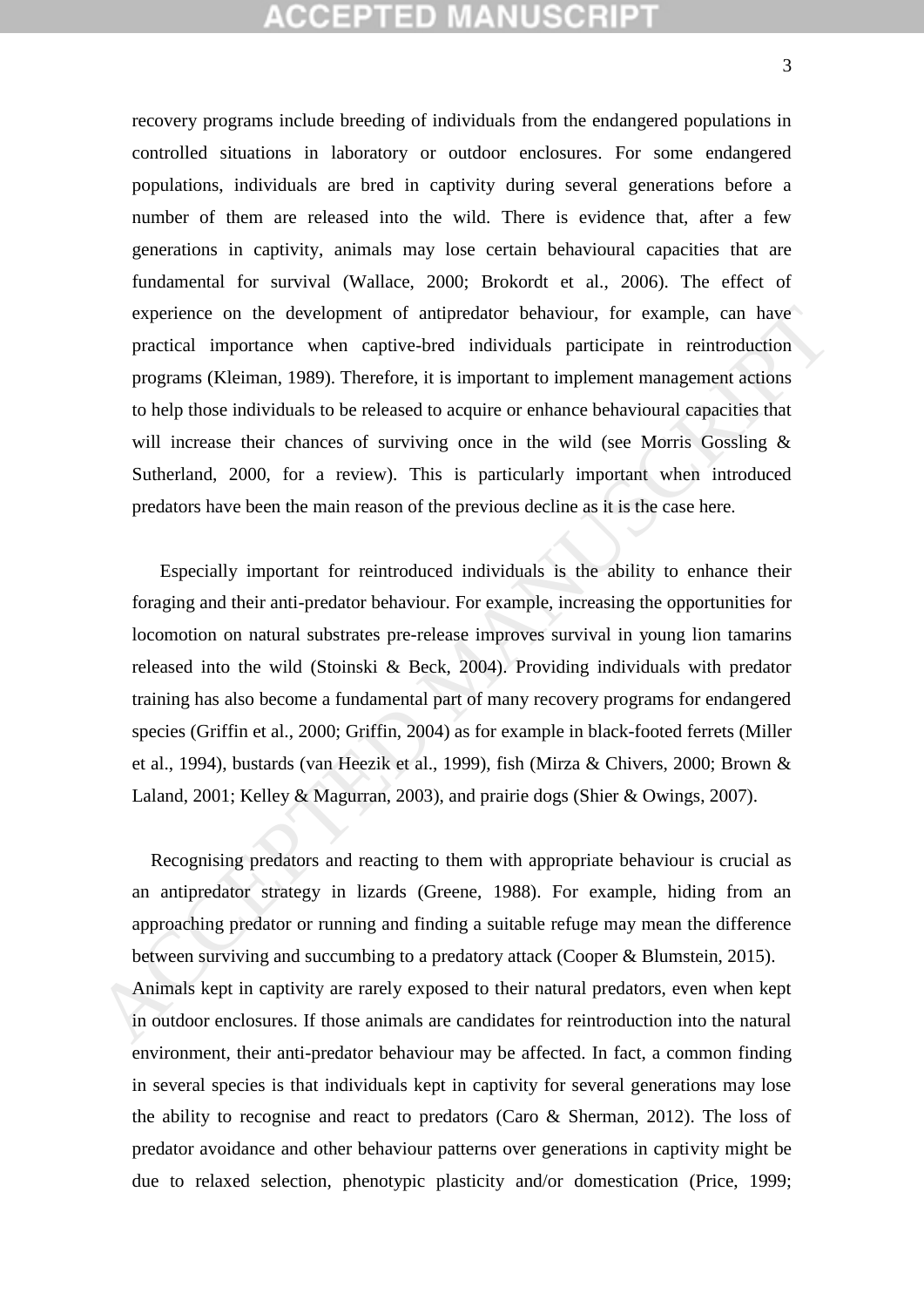## :CEPTED M

Relyea, 2002). Several captive breeding centres have developed methodologies to expose endangered species to models of predators to appropriately shape their antipredator behaviours (van Heezik et al., 1999; Jule et al., 2008). These procedures imply use of classical conditioning (Griffin et al. 2000) where, after several paired presentations, presentation of a conditioned stimulus (CS) elicits the same response as an unconditioned stimulus (UCS) (Griffin, 2003).

 Gallotia simonyi, Steindachner 1889, is an extremely endangered (IUCN, 2016) lacertid species, endemic to El Hierro Island, the smallest and westernmost of the Canary Islands. A small wild population lives in a north-western high inland cliff (Pérez-Mellado et al., 1997) and the reasons for the declining population in the past have been, namely, introduced predators, competitors and harvesting (Mateo & López-Jurado, 1999); However, most lizards currently alive have been born and raised in captivity (Rodríguez-Domínguez & Molina-Borja, 1998). Groups of captive bred lizards have been reintroduced at several localities in El Hierro Island over the last few years (Consejería Medio Ambiente, Canarian Government, 2004). However, the available evidence suggests that reintroduction of G. simonyi in two localities of El Hierro has not been successful (Trujillo, 2008). This may be due to several reasons, but mortality due to predation is likely an important factor. Common kestrels –Falco tinnunculus– that are native predators, and feral cats –Felis silvestris catus–, introduced in the past, are considered the main predators of G. simonyi (Nogales et al., 2004; Medina & Nogales, 2008; Bonnaud et al., 2010). Survival of reintroduced G. simonyi will depend crucially on how the lizards behave when confronted with those predators; kestrels are common throughout the island and cats are present in some localities where lizards have been reintroduced. Gallotia simonyi, Steindachner 1889, is an extremely endangered (IUCN, 2016)<br>lacertid species, endemic to El Hierro Island, the smallest and westernmost of the<br>Canary Islands. A small wild population lives in a north-west

 Here, we test whether training young G. simonyi lizards raised in semi-captive conditions with model predators (a stuffed kestrel and a stuffed cat) affects their antipredator behaviour. If trained animals were better able to survive, those individual lizards showing the most effective anti-predator behaviour in captivity could be selected for reintroduction. Our prediction was that lizards trained to respond to predator models would devote less time to behaviours outside shelters and/or higher frequencies of alarm and/or flight behaviours when confronted with a predator. If lizards effectively change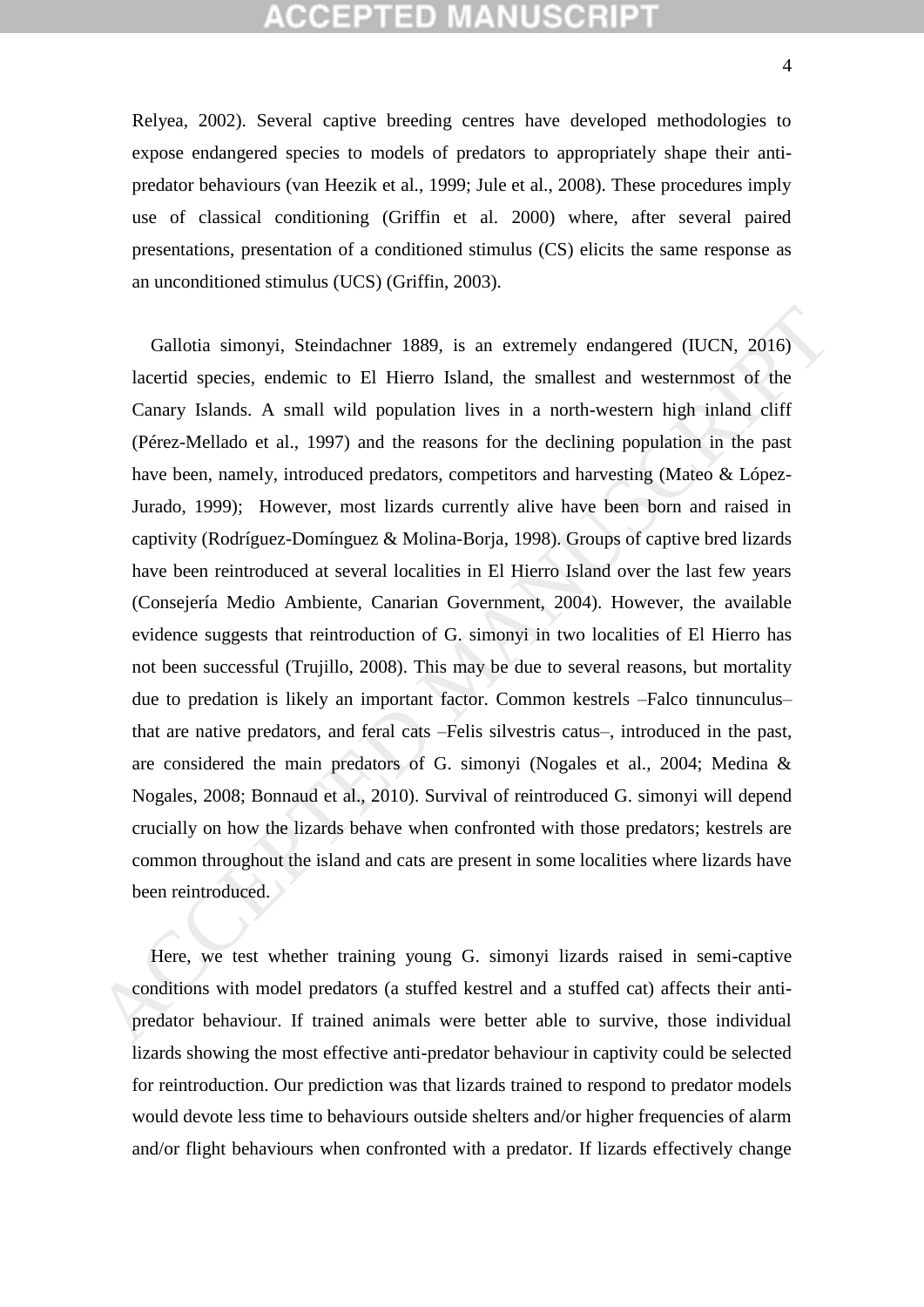## KGEPTED M

their behaviour, the procedure would be recommended as a new management strategy in the breeding centre.

### **2. Methods**

2.1. Individuals and maintenance

We used 20 adult males of El Hierro giant lizard (G. simonyi) raised in the Centre for the Reproduction and Research in Frontera (North West of El Hierro Island) as part of the recovery program for this species. A few adult females were available at the time of the study, but they had recently been used for reproduction what induces poor body condition that could have modified their behavioural priorities; therefore, we decided not to use females as experimental individuals to avoid the potential influence of sex and recent reproductive activities. The males were born between 2006 and 2008 in a former breeding centre, and then transferred to the new breeding and maintenance facilities in El Palmeral (Frontera). They were candidates for release into the wild and were marked with a microchip inserted under the neck skin. Prior to the experiments described here their snout-vent length (SVL) and body mass (BM) were measured using standard procedures (Table 1). We used 20 adult males of El Hierro giant lizard (G. simonyi) raised in the Centre for<br>the Reproduction and Research in Frontera (North West of El Hierro Island) as part of<br>the recovery program for this species. A few adu

 Lizards were held together in a large outdoor terrarium (7 x 5 m; surrounded by a concrete wall 1 m high) located inside the new breeding centre. The terrarium had a wire mesh covering its entire surface. The breeding centre did not allow us to hold and train each individual lizard separately as it would have been appropriate, and therefore we were forced to conduct experiments on group-housed lizards. The terrarium had a mix of soil and lapilli as substrate, natural plants (mainly "verode", Kleinia neriifolia; "calcosa", Rumex lunaria and "tedera" Psoralea bituminosa) and at least a tile as shelter per lizard; one end of the tiles was in contact with the walls, and palm leaves were placed on top of them to avoid excessive heat inside during summer months. Hollow logs were also available inside the terrarium. Temperature at sunny sites and below a tile was recorded with a digital thermometer (Alecto 100-WS, 0.1 ºC precision). Air temperature (at ground level) did not vary between different trials of each experimental phase and predator model, but slightly varied among the different phases (Table 2); temperature under the tiles was on average 8.7ºC lower than in a sunny patch. However, there was no significant correlation between environmental temperature and behaviour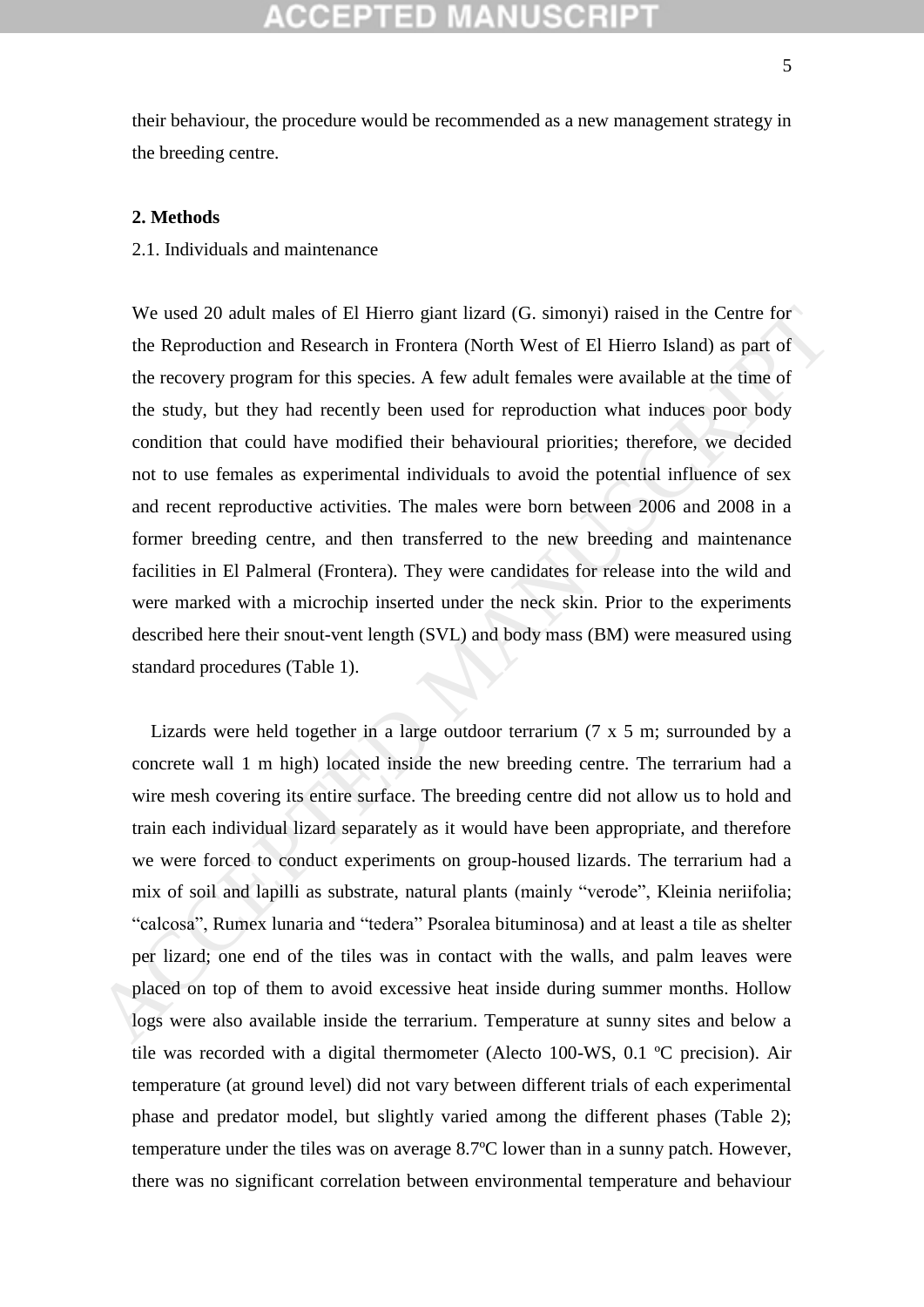## :CEPTED M

pattern durations recorded in the experimental trials (Spearman rho,  $p > 0.05$  in all cases,  $n = 64$ ).

 Lizards were fed three times weekly with natural food including leaves and fruits of local plants (mainly leaves from "tedera", Bituminaria bituminosa and "verode", Kleinia neriifolia; these species are part of the natural vegetation in lizard reintroduction areas). To minimise contact with humans, staff personnel supplied food from outside the terrarium before the lizards emerged from their night shelters. To encourage the lizards to search for food, the plant leaves were cut into pieces and dispersed in small clumps around the central part of the terrarium. As wild lizards do not usually have available water in the field (own observations in other Gallotia species), water was not permanently provided inside the terrarium; however, vegetables and fruits were sprayed with water before being introduced to the terrarium and in hot days a small pot with water was supplied. During their stay in captivity and during the experiments the animals were cared for in accordance with guidelines published by Animal Behaviour (ASAB/ABS 2012; Anim. Behav. 83:301– 309). To minimise contact with humans, staff personnel supplied food from ouside the terrarium hefore the lizards emerged from their night shelters. To encourage the lizards to search for food, the plant leaves were cut into pi

### 2.2 Experimental procedure

Experiments were conducted during July-August 2013. Two weeks before the trials, each individual was marked with non-toxic acrylic paint to facilitate recognition from outside the terrarium. Observations were made from behind a cloth barrier with small holes outside of one of the terrarium walls. Experimental trials were conducted when at least six out of the 20 lizards were active –i.e. outside the tiles (see below).

 We used the method of classical conditioning (reviewed in Griffin et al., 2000) with stuffed models of a kestrel (in flight position) and a domestic cat (walking position) as conditioned stimuli (CSs) and a noise as unconditioned stimulus (UCS, see below). Live natural predators could not be used and though using stuffed predators has some disadvantages (Griffin et al., 2000), these models allowed us to standardise stimulus presentation across trial sessions. Trials were performed firstly for the kestrel and secondly for the cat model. The stuffed kestrel was flown above the terrarium tied to a nylon string pulled with an electric device coupled to a pulley system, allowing the kestrel to be moved downwards, from one corner over to the diagonally opposed corner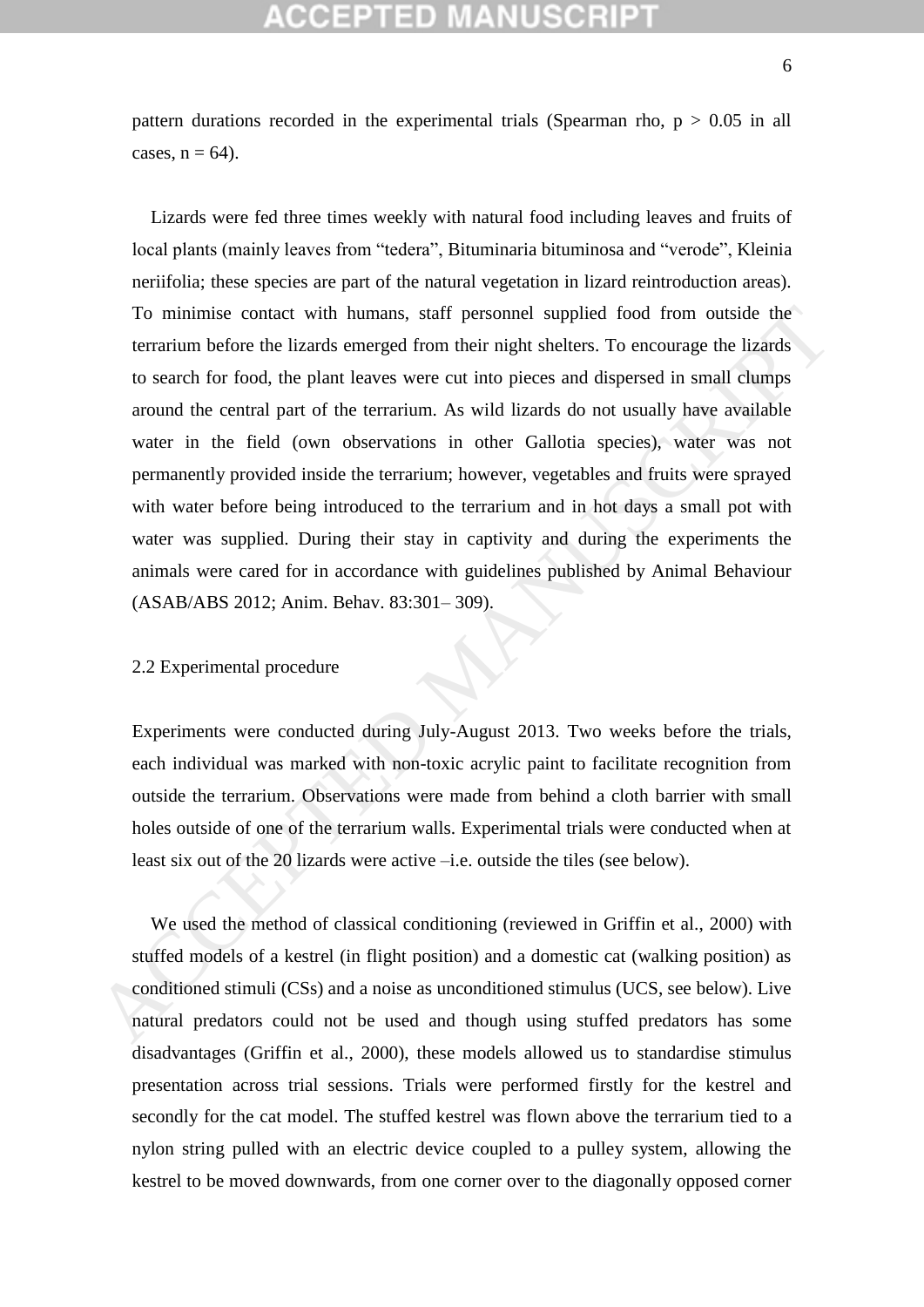## **CCEPTED MANUSCR**

and beyond the terrarium wall. The kestrel was 2.6 m above the ground at the beginning of the run and 1.3 m when it arrived to the distal corner. The distance travelled was 9 m and each run lasted 10 s (Fig. 1). All trials were filmed with two GoPro video cameras suspended above the terrarium for detailed analysis of lizard behaviours; each video camera recorded the lizards in one half of the terrarium.

 Training proceeded in four consecutive phases in the following order: 1) Control: only the nylon string was moved without the stuffed kestrel; this allowed us to assess the potential effect of unwanted noises (or other stimuli) made by the researcher while manipulating the devices used to move the predator models; 2) Pre-training (CS only): only the kestrel model was flown over the terrarium; 3) Training (US-CS): the kestrel model was flown again and immediately after this the researcher/observer (GB) produced an aversive stimulus (hitting a log twice against the ground outside the terrarium); 4) Post-training (CS only): the kestrel model was flown again but this time without the aversive sound stimulus. Trials were usually conducted between Monday and Friday along a 20 day period throughout July and August 2013 in 2-3 morning trials (between 10:00 and 13:00 h). However, trials were not performed in cloudy or very hot days; the number of trials for each experimental phase is shown in Table 3. Inter-trial interval was 15-30 min. Trials from different experimental phases were always conducted on different days. As not all lizards were visible in a single trial, and to record behaviour from the largest number of individuals, we repeated the trials in successive days (see Table 3) but never later than 9 days after the first trial (we could not perform trials in some cloudy days). For analyses we considered only data from the first trial in which a given lizard could be recorded (it was visible). Training proceeded in four consecutive phases in the following order: 1) Control:<br>
only the nylon string was moved without the stuffed kestre!; this allowed us to assess<br>
the potential effect of unwanted noises (or other

 Three days after all trials for the kestrel experiment were completed, we performed a similar experiment using a stuffed cat as predator (Table 2). For this, the stuffed cat was attached to a wooden platform on wheels and pulled by a researcher (out of sight of the lizards) from outside the terrarium (Fig. 2). These trials were performed along 11 days, during August 2013.

### 2.3. Data analyses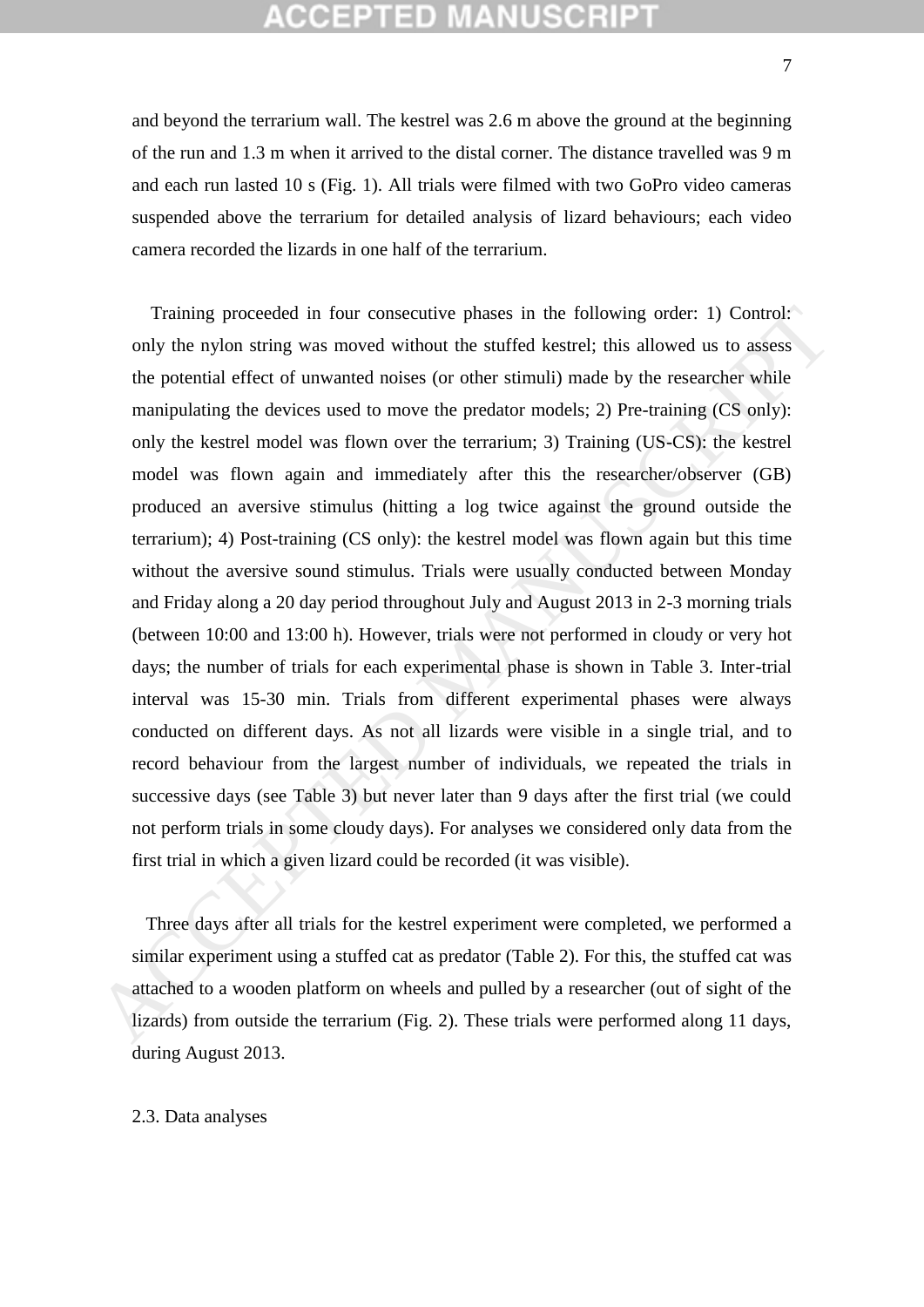# CCEPTED MAN

From the recorded videos, and for each experimental phase, we quantified the behavioural activities of the lizards during stimulus presentation and during the five minutes before and after each stimulus presentation. Observations of the anti-predator behaviour in the wild have shown that, after a simulated predatory attack, lizards stay in their shelters for a variable time before re-emerging and resuming their routine activities (Cooper & Blumstein, 2015). Therefore, we considered that five minutes was long enough to allow lizards to resume activity outside their shelters. For the classification of the behavioural patterns, we used the ethogram previously published for Gallotia galloti (Molina-Borja, 1981). Using focal animal sampling (Altman, 1974) and continuous recording we quantified for every visible lizard in the video the duration they spent in every state-type behaviour (Basking, Locomotion, Eating, Flight) during the five minutes before and after presentation of the stimulus. To control for the different time each lizard was on sight, we calculated the duration of each behaviour category relative to the total time each individual was on sight during each five minute period. During stimulus presentation, we noted only the behaviour shown by each lizard at that moment (scan sampling). In addition to the state-type behaviours listed above, we also recorded the occurrence of Alarm (event-type behaviour). In a few cases, we recorded two behaviour patterns occurring simultaneously during stimulus presentation, for example Alarm and Flight. enough to allow lizards to resume activity outside their shellers. For the classification of<br>the behavioural patterns, we used the ethogram previously published for Gallotia gallot<br>(Molina-Borja, 1981). Using foceal animal

 After viewing all videos, we noted eight lizards in the kestrel experiment and 7 in the cat experiment were recorded in all protocol phases, and both before, during and after stimulus presentation. Therefore, for statistical analyses we used data only from these individuals. We analysed data for Locomotion, Basking and Eating categories, as all other behaviours occurred at very low frequencies. Data were scored blind with regard to treatment by a single observer (GBP) (Burghardt et al. 2012).

 As data did not fulfil parametric requirements (normality and homoscedasticity), we compared relative durations of behaviour patterns before and after the stimulus presentation with a Permutation Analysis of Variance (Permanova, within Primer v6 statistical package, Anderson 2001). As fixed factors we used the experimental phases and recording periods (before and after the stimulus; hereafter b-a). We also performed post-hoc analyses to compare relative durations of behaviour categories among the four phases.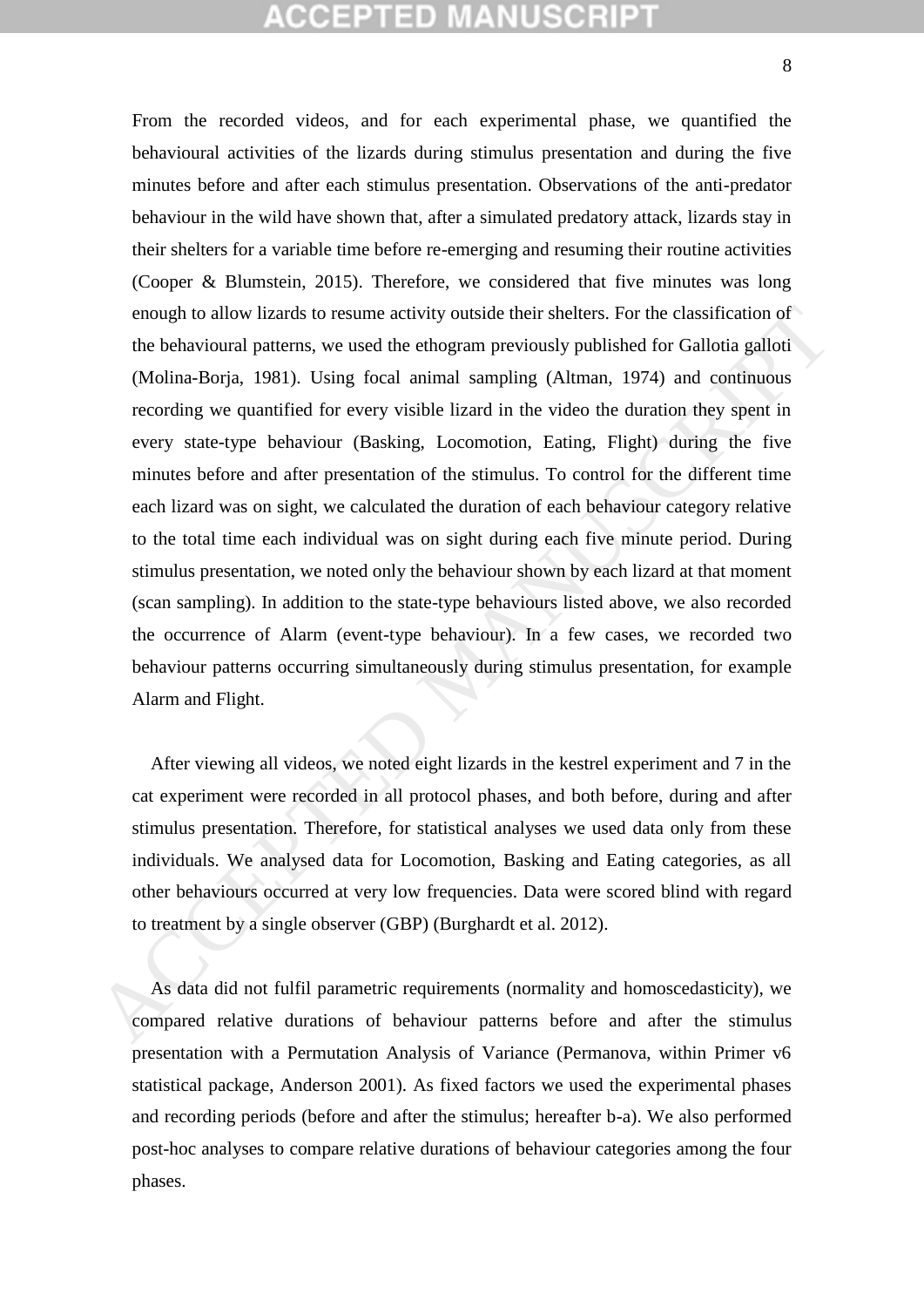To establish if there was any significant association between the experimental phase (1 to 4) and numbers of lizards exhibiting each behaviour pattern during stimulus presentation, we used a G-test of independence (Sokal & Rohlf, 1995). For all tests, we used an alpha level of 0.05.

## **3. Results**

3.1. Experiment with kestrel as model predator

Permanova analysis of repeated measurements applied to relative durations of the most frequent behaviour patterns (Locomotion, Basking and Eating) showed a significant effect of the experimental phase (pseudo-F = 2.5748; df = 3; p = 0.032), recording period (b-a) (pseudo-F = 25.283; df = 1; p = 0.001), and a significant interaction of phase x b-a (pseudo-F = 5.2619; df = 3; p = 0.001). Univariate analyses for each behaviour pattern showed there was a significant effect of phase, b-a, and their interaction on relative duration of Basking, but not on the other two behaviour patterns (Table 4, Fig. 3). Post-hoc comparison showed that Locomotion lasted significantly less during training than in control period ( $t = 2.386$ ,  $p = 0.02$ ); basking was reduced in pretraining in comparison with control period (marginal significance,  $t = 2.125$ ,  $p = 0.058$ ), while Eating did not significantly change between any pair of periods ( $p > 0.05$  in all cases). 3. **Results**<br>3.1. Experiment with kestrel as model predator<br>
Permanova analysis of repeated measurements applied to relative durations of the most<br>
frequent behaviour patterns (Locomotion, Basking and Eating) showed a sig

 During the presentation of the stimulus, a larger number of lizards showed Flight significantly more often than the other behaviour patterns in the pre-training, training and post-training phases (G-test of independence,  $G = 57.78$ ,  $df = 15$ ,  $p = 0.005$ ; Fig. 5 a).

### 3.2. Experiment with cat as model predator

There was a significant effect of experimental phase (pseudo- $F = 2.923$ ; df = 3; p = 0.018), b-a (pseudo-F = 10.938; df = 1; p = 0.0005), and a significant interaction of phase x b-a (pseudo-F = 2.716; df = 3; p = 0.027). Univariate analyses for each behaviour pattern showed there was a significant effect of phase on relative duration of Locomotion, and of both factors and their interaction on the relative duration of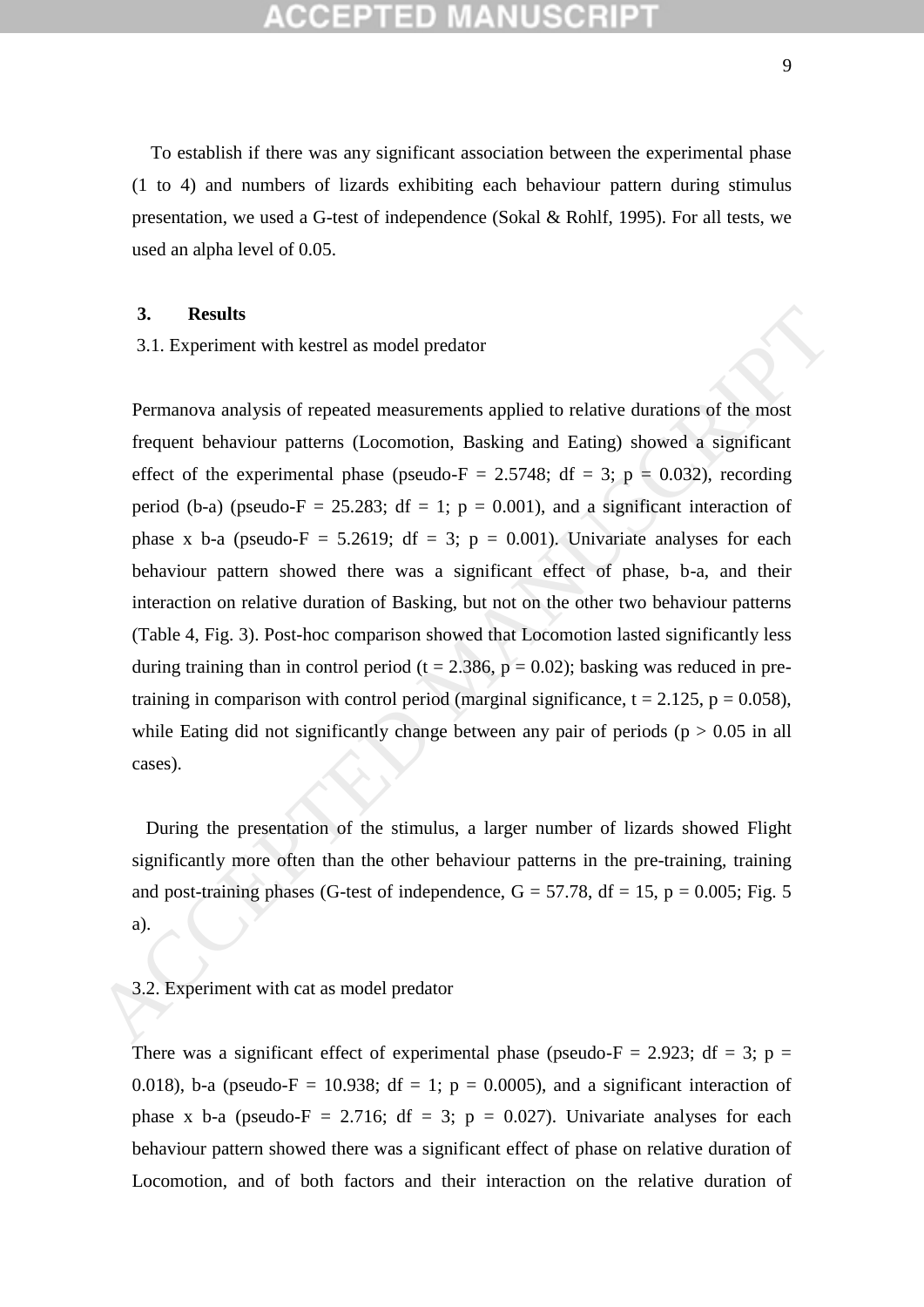Basking; there was no significant effect of b-a or its interaction with phase on Locomotion, nor of any of the two factors or their interaction on Eating (Table 4, Fig. 4). Post-hoc comparisons showed that Locomotion lasted significantly less in the pretraining and training periods in comparison with control period ( $t = 2.053$ ,  $p = 0.01$  and t  $= 2.182$ ,  $p = 0.003$ , respectively) while increased again in post-training period (t = 2.063,  $p = 0.04$ ). Basking was significantly reduced in the pretraining and training periods in comparison with control period (t = 2.067, p = 0.05 and t = 2.360, p = 0.03, respectively). We did not find any significant difference for Eating ( $p > 0.05$  in all cases).

 During the presentation of the stimulus, a larger number of lizards showed Alarm and Flight significantly more often than the other behaviour patterns in pre-training, training and post-training phases (G-test of independence,  $G = 65.91$ ,  $df = 15$ ,  $p = 0.0007$ ; Fig. 5 b).

## **4. Discussion**

Our results show that training trials with both predator models reduced the duration of activities outside the shelters (e.g. Basking) after stimulus presentation and increased the frequency of Alarm and Flight behaviours during stimulus presentation in the pretraining, training or post-training phases in comparison with the control and pre-training phases. As a similar reduction in the time spent in Basking (and Locomotion in cat trials) did not take place before stimulus presentation, we contend the behavioural changes observed are due to the association between the fake predator (CS) and the aversive stimulus (US). Nevertheless, the effects of each predator were different. When using the kestrel, the effects were evident in all phases except in Control, mainly as a significant reduction in Locomotion during training than in control phase but also a decrease in Basking. The appearance of the passing kestrel made the lizards search for a refuge and reduced their activity outside the shelter in the ensuing five minutes. However, in the case of the cat model, Locomotion was significantly reduced in the training and post-training phases and Basking during training in comparison with control phase. Moreover, there were also significant effects during the presentation of the predators, which were manifested by increased frequencies of Alarm and/or Flight behaviours in the pre-training, training and post-training stages. These results support periods in comparison with control period  $(1 = 2.067, p = 0.05$  and  $t = 2.360, p = 0.03$ ,<br>respectively). We did not find any significant difference for Eating  $(p > 0.05$  in all<br>cases).<br>During the presentation of the stimulus,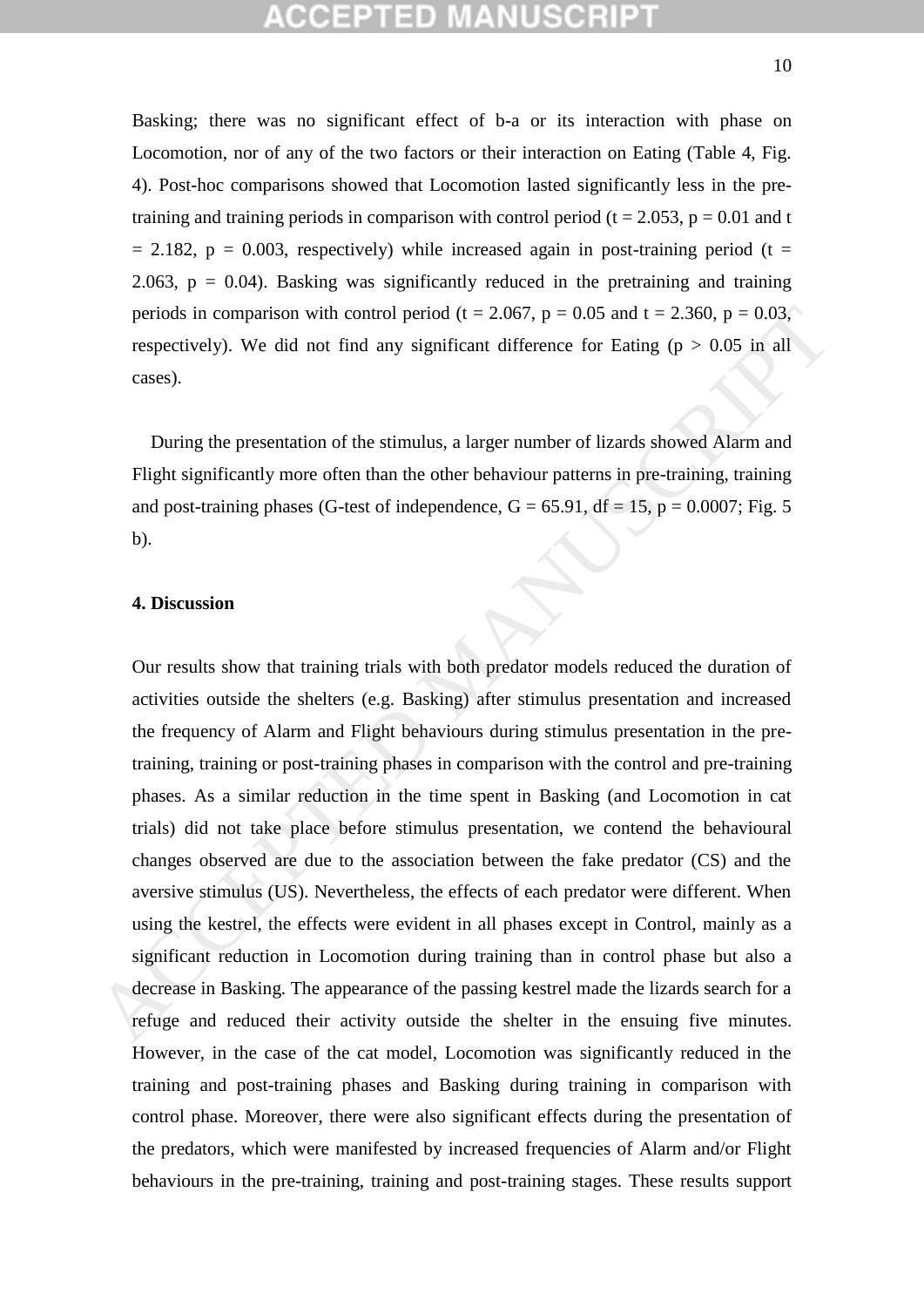# :CEPTED M

our initial prediction that these behaviours should increase and that lizards should reduce their activities outside shelters. Pseudoreplication is still under debate (Schank & Koehnle, 2009) and has been considered a source of error in antipredator training experiments (Johnston & Freeberg, 2016); in our case, we did not have access to different stuffed kestrels or cats to avoid a potential effect of using the same model predator.

 That the lizards responded to the stuffed kestrel already during the pre-training phase suggests innate recognition of at least some avian predators. Our findings with the stuffed cat are no so clear-cut. These results make sense considering that lizards have been evolving with kestrels for a very long time in the Canary Islands (less than one million years in El Hierro), while only for around 500 years with cats (Medina & Nogales, 2009). Alternatively, it is possible that the different responses to the two predators could be due to the way they were presented; in the case of kestrel, it was moving from above, coming down and crossing diagonally the terrarium and therefore could be perceived by the lizards as highly threatening. In experiments with Jacky dragon (Amphibolurus muricatus), lizards were more responsive to a realistic raptor silhouette than to other stimulus shapes (Carlile et al., 2006). The cat model instead was moved along one of the terrarium walls and was not heading directly to the lizards. Different behaviours of an approaching predator have been shown to affect lizard behaviour in other species (Burger & Gochfeld, 1990; Cooper & Sherbrooke, 2016). As cat trials were conducted after those with the kestrel, the order of stimulus presentation could also have had an influence on the results with stuffed cat. That the lizards responded to the stuffed kestrel already during the pre-training phase<br>suggests innate recognition of at least some avian predators. Our findings with the<br>suffed cat are no so clear-cut. These results mak

 In the case of the stuffed kestrel, behavioural responses of lizards probably involved fine-tuning of an innate anti-predator behaviour –probably to aerial predators (Carlile et al., 2006)- rather than acquisition of a novel fear response. In the classical conditioning method, the CS presented alone elicits the same response as the UCS after several paired presentations. As lizards hid on first seeing the kestrel (previous to the presentation of the noise –UCS-), this suggests they were initially exhibiting an unlearned (innate?) fear response to the predator; nevertheless, their response could be subsequently reinforced as shown by further reduction of durations of behavioural activities outside shelters in training or post-training stages. However, in cat trials the frequency of Alarm decreased while of Flight increased after stimulus presentation.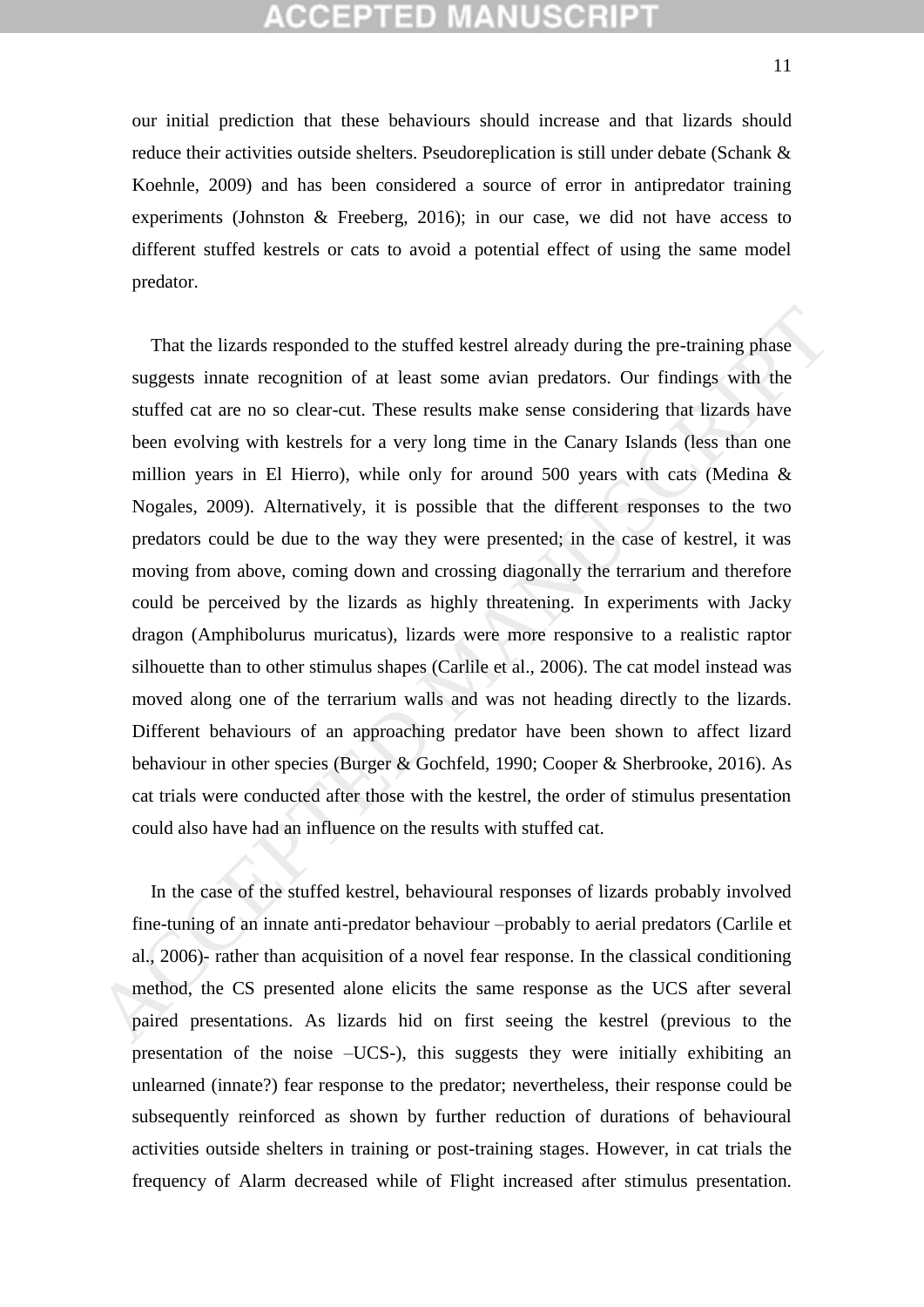# **CEPTED MANUSCR**

Therefore, it seems the cat model induced a more intense response during the posttraining stage. We do know that individual differences are common in squamate reptiles of many species and individual differences in behaviour may influence the result of any experimental study as non-human animals, including some reptiles, have several "personalities" (Mark Waters et al., 2017). In our study, some experimental lizards did not show any flight reaction to predator stimuli even when other lizards did. Although social groups of Gallotia simonyi do not occur in the wild (MMB, personal observations), the possibility of social facilitation, shown in hatchling iguanas (Burghardt et al. 1977) or social learning (Wilkinson et al., 2010) cannot be ruled out. As unavoidable logistic restrictions/constraints posed by the breeding centre limited the capacity to ameliorate our experimental design, future improvements should consider the training of single individuals or small groups of lizards in their facilities.

Learning effects caused by using predator models have been shown in several vertebrates (Miller et al., 1990; McLean et al., 1996; Griffin et al., 2001; Gaudioso et al., 2011). For example, common rheas (Rhea americana) increased their vigilance behaviour following training with a stuffed predator or even with a real one (dog) (De Azevedo & Young, 2006).

 To our knowledge, there are no previous reports of antipredator training in any lizard species. However, the available information suggests that rapid detection and flight in the face of stimuli associated to a potential predator increase survival probability and fitness in several lizard species (Schwarzkopf & Shine, 1992; Cooper, 2003; Plasman et al., 2007). As loss of adequate antipredator capacities may occur as a consequence of keeping individuals in captivity for several generations (Wallace, 2000; Caro & Sherman, 2012), training individuals to develop or increase their antipredator skills may be a crucial step before releasing them into the wild (IUCN, 1998; Griffin et al., 2000). Though it is difficult to simulate a realistic encounter with a predator by using a model, we have shown that lizards bred in captivity during several generations increase their antipredator behaviour after training with a moving predator model. Thus, antipredator training should reduce the effect of local natural predators; however, demonstrating that antipredator training has had an effect on the survival probability of reintroduced individuals requires a post-release control (Van Heezik et al., 1999; Jule et al., 2008; Gaudioso et al., 2011). Logistic limitations have not allowed us until now to obtain data on the post-release survival of trained G. simonyi lizards. However, to establish social groups of Gallotia simonyi do not occur in the wild (MMB, personal<br>observations), the possibility of social facilitation, shown in hacthling iguanas<br>(Burghardt et al. 1977) or social learning (Wikinson et al., 2010)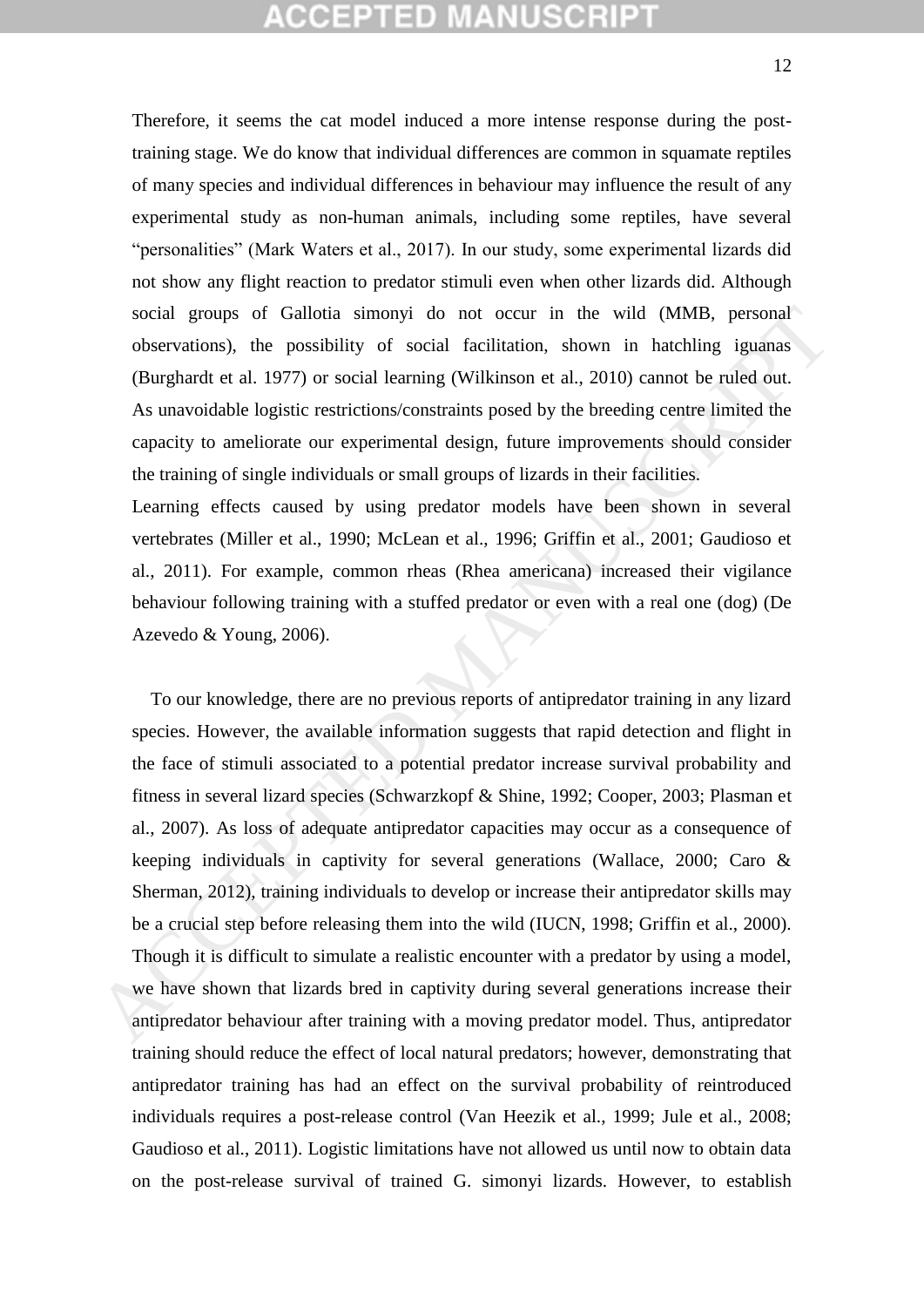experimentally that there is an effective differential survival of trained lizards would imply releasing both trained and un-trained individuals; if, as it is well established in the literature, individuals with antipredator skills increase their survival probabilities, to release un-trained lizards would be a way to increase the number of lost individuals after reintroduction. Therefore, we have instructed the staff of the breeding centre to implement the antipredator training as a new management strategy for all lizards to be reintroduced.

## **Declarations of interest**

None

### **Funding**

This research did not receive any specific grant from funding agencies in the public, commercial, or not-for-profit sectors.

### **Acknowledgements**

We thank Enrique Font for the review of an earlier version of the manuscript, including the English text edition; Daniel Jesús García Cedrés for building the electronic device to move the stuffed kestrel and Gonzalo Albaladejo for preparing the stuffed cat. The Area de Medio Ambiente of Cabildo Insular de El Hierro (local island institution) gave permission to perform the experiments in the new facilities of the Breeding Centre at Frontera. Thus, we were coordinated with the official agency responsible for the conservation effort for this particular species. We are grateful for the technical collaboration of Dr. Miguel A. Rodríguez-Domínguez, and also Juan P. Pérez and Alfonso Quintero that helped with routine lizard maintenance. reintroduced.<br> **Declarations of interest**<br>
None<br> **Tunding**<br>
This research did not receive any specific grant from funding agencies in the public,<br>
commercial, or not-for-profit sectors.<br> **Acknowledgements**<br>
We thank Enriqu

### **References**

- Altmann, J., 1974. Observational Study of Behavior: Sampling Methods. Behaviour 49, 227–267.
- Anderson, M.J., 2001. A new method for non-parametric multivariate analysis of variance. Austral Ecol. 26, 32–46.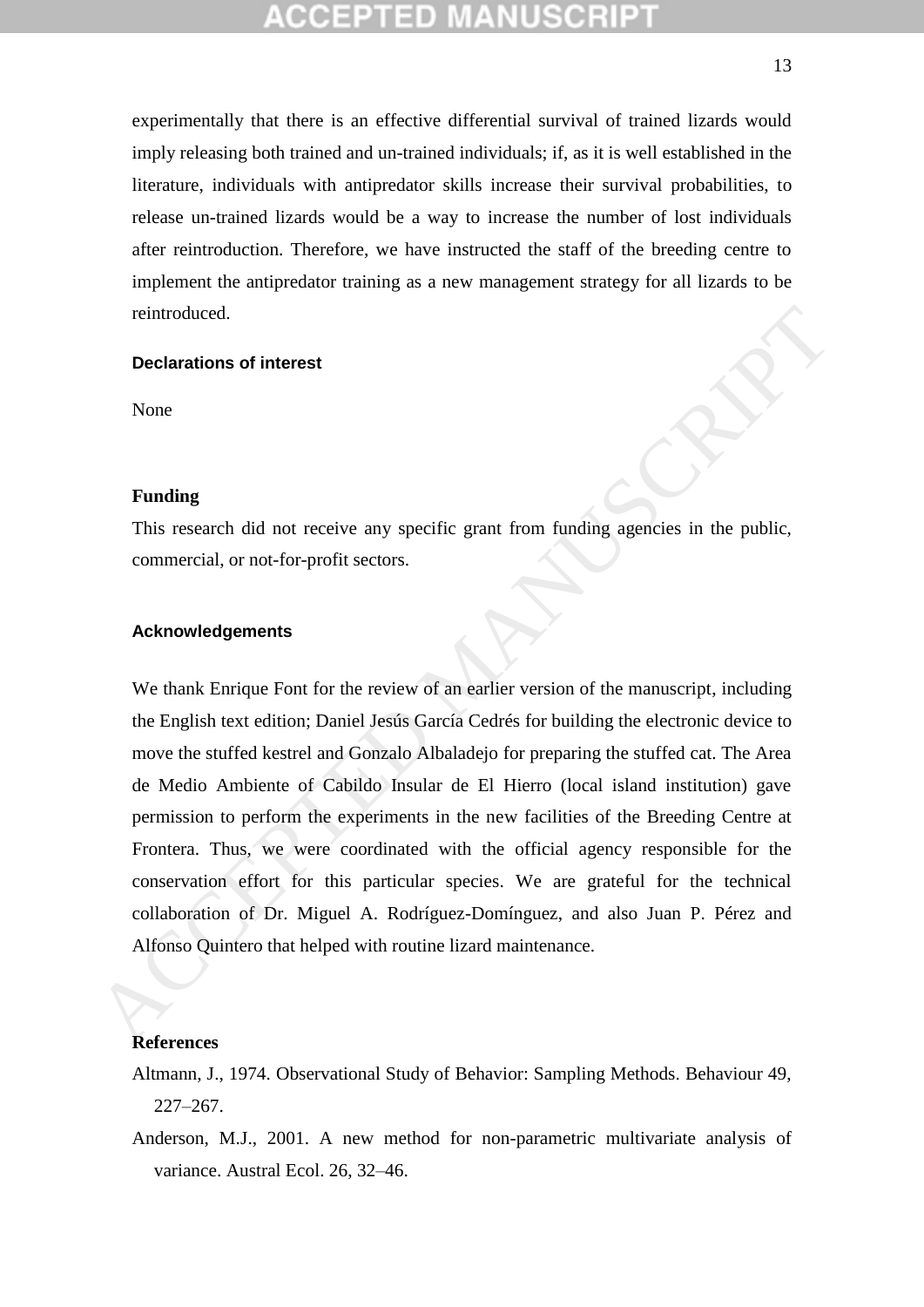- Bonnaud, E., Medina, F.M., Nogales, M., Tershy, B., Zavaleta, E., Donlan, C.J., Keitt, B., Le Corre, M., Horwath, S.V., 2010. The diet of feral cats on islands: a review and a call for more studies. Biol. Invasions 13, 581–603.
- Brokordt, K.B., Fernández, M., Gaymer, C.F., 2006. Domestication reduces the capacity to escape from predators. J. Exp. Mar. Biol. Ecol. 329, 11–19.
- Brown, C., Laland, K.N., 2001. Social learning and life skills training for hatchery reared fish. J Fish Biol. 59, 471–493.
- Burger, J., Gochfeld, M., 1990. Risk discrimination of direct versus tangential approach by basking black iguanas (Ctenosaura similis) -variation as a function of human exposure. J. Comp. Psychol. 104, 388–394.
- Burghardt, G. M., Bartmess-LeVasseur, J.N., Browning, S.A., Morrison, K.E., Stec, C.L., Zachau, C.E., Freeberg, T.M., 2012. Perspectives -minimizing observer bias in behavioral studies: a review and recommendations. Ethology 118, 511–517.
- Burghardt, G.M., Greene, H.W., R.S., 1977. Social behavior in hatchling green iguanas: life at a reptile rookery. Science 195, 689–691.
- Carlile, P.A., Peters, R.A., Evans, C.S., 2006. Detection of a looming stimulus by the Jacky dragon: selective sensitivity to characteristics of an aerial predator. Anim. Behav. 22, 553–562. reared fish. J Fish Biol. 59, 471–493.<br>
Burge, J., Gochfeld, M., 1990. Risk discrimination of direct versus tangential approach<br>
hy basking black iguanas (Chemosara similis) -variation as a function of human<br>
exposure. J.
	- Caro, T., Sherman, P.W., 2012. Vanishing behaviors. Conserv. Lett. 5, 159–166.
	- Cooper, W. E., Jr., 2003. Risk factors affecting escape behaviour by the desert iguana, Dipsosaurus dorsalis: speed and directness of predator approach, degree of cover, direction of turning by a predator, and temperature. Can. J. Zool. 81, 979–984.
	- Cooper, W.E., Jr., Blumstein, D.T., 2015. Escaping from predators: an integrative view of escape decisions. Cambridge University Press, New York.
	- Cooper, W.E., Jr., Sherbrooke, W.C., 2016. Strategic escape direction: orientation, turning, and escape trajectories of zebra-tailed lizards (Callisaurus draconoides). Ethology 122, 542–551. doi:10.1111/eth.12501
	- De Azevedo, C.S., Young, R.J., 2006. Behavioural responses of captive-born greater rheas Rhea americana Linnaeus (Rheiformes, Rheidae) submitted to antipredator training. Rev. Bras. Zool. 23, 186–193.
	- Gaudioso, V.R., Sánchez-García, C., Pérez, J.A., Rodríguez, P.L., Amenteros, J.A., Alonso, M.E., 2011. Does early antipredator training increase the suitability of captive red-legged partridges (Alectoris rufa) for releasing? Poult. Sci. 90, 1900– 1908.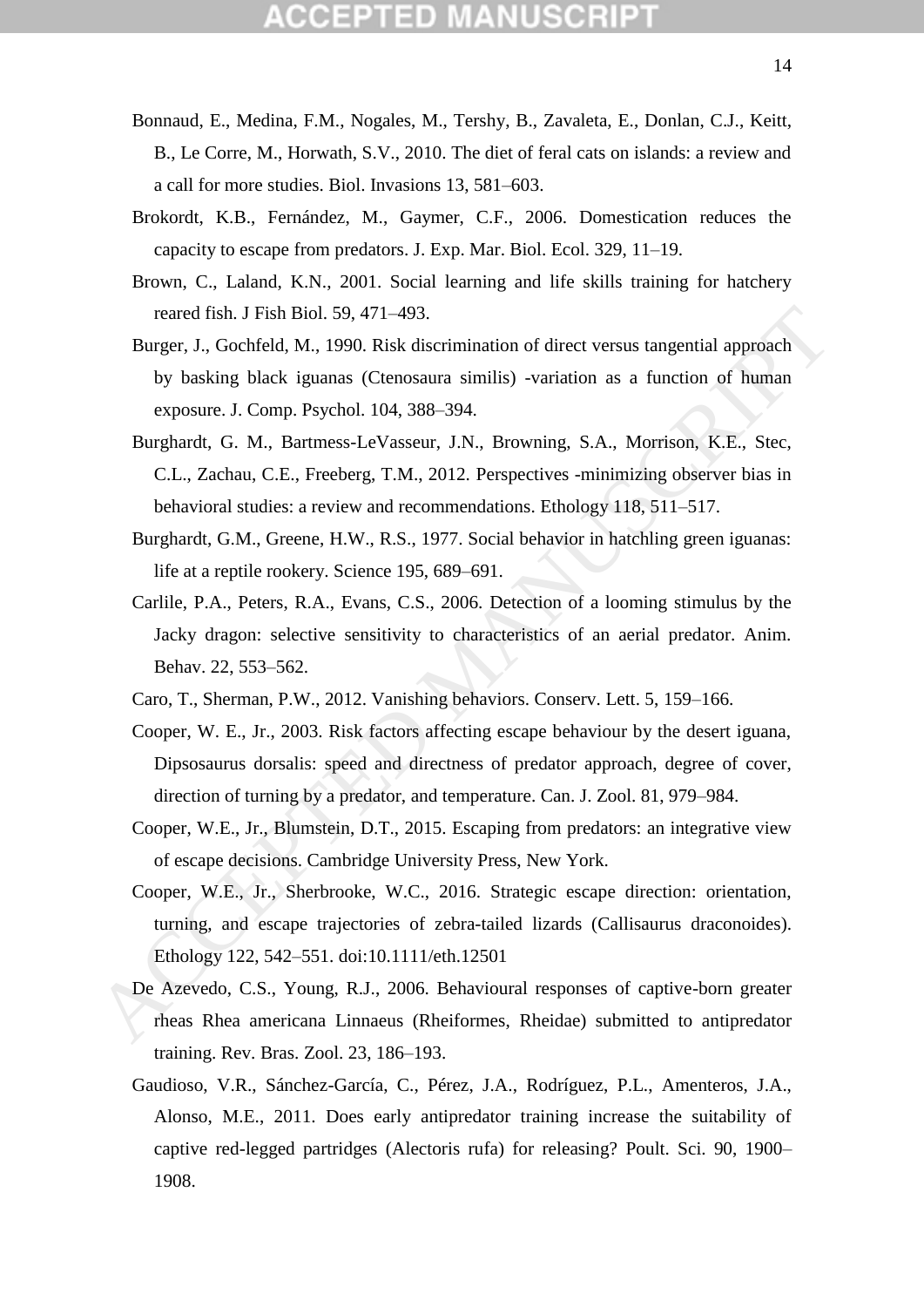- Greene, H.W., 1988. Antipredator mechanisms in reptiles, in: Gans, C., Huey, R.B. (Eds.), Biology of the Reptilia, Vol. 16. Alan R. Liss, New York, pp. 1-152.
- Griffin, A.S., 2003. Training tammar wallabies (Macropus eugenii) to respond to predators: a review linking experimental psychology to conservation. J. Comp. Psychol. 16, 111–129.
- Griffin, A.S., 2004. Social learning about predators: a review and prospectus. Learn. Behav. 32, 131–140. doi:10.3758/BF03193188
- Griffin, A.S., Blumstein, D.T., Evans, C.S., 2000. Training captive-bred or translocated animals to avoid predators. Conserv. Biol. 14, 1317–1326. doi:10.1046/j.1523- 1739.2000.99326.x
- Griffin, A.S., Evans, C.S., Blumstein, D.T., 2001. Learning specificity in acquired predator recognition. Anim. Behav. 62, 577–589. doi:10.1006/anbe.2001.1781
- IUCN, 1998. Guidelines for Re-introductions, prepared by the IUCN/SSC reintroduction specialist group. IUCN, Gland, Switzerland and Cambridge.
- IUCN, Red List of Threatened Species. Version 2016-3.
- Johnson, I.T., Freeberg, T.M., 2016. Pseudoreplication in use of predator stimuli in experiments on antipredator responses. Anim. Behav. 119, 161–164. doi:10.1016/j.anbehav.2016.07.006
- Jule, K.R., Leaver, L.A., Lea, S.E.G., 2008. The effects of captive experience on reintroduction survival in carnivores: A review and analysis. Biol. Conserv. 141, 355–363. doi:10.1016/j.biocon.2007.11.007
- Kelley, J. L., Magurran, A.E., 2003. Learned predator recognition and antipredator responses in fishes. Fish Fish. 4, 216–226.
- Kleiman, D.G., 1989. Reintroduction of captive mammals for conservation: guidelines for reintroducing endangered species into the wild. Bioscience 39, 152–161.
- Mark Waters, R., Bowers, B.B., Burghardt, G.M., 2017. Personality and individuality in reptile behaviour, in: Vonk J., Weiss, A.R., Kuczaj, S.A. (Eds.), Personality in Nonhuman Animals. Springer, Switzerland, pp. 300–314. Behav. 32, 131–140. doi:10.3758/BF03193188<br>
Griffin, A.S., Blunnstein, D.T., Evans, C.S., 2000. Training captive-bred or translocated<br>
arimits to avoid predators. Conserv. Biol. 14, 1317–1326. doi:10.1046j.1523-<br>
1739.2000
	- Mateo, J.A. & López-Jurado, L.F. 1999. El Lagarto Gigante de El Hierro. Bases para su conservación. Monografías de Herpetología. Asociación Herpetológica Española. Las Palmas de Gran Canaria.
	- McLean, I. G., Lundie-Jenkins, G., Jarman, P.J., 1996. Teaching and endangered mammal to recognise predators. Biol. Conserv. 75, 51–62.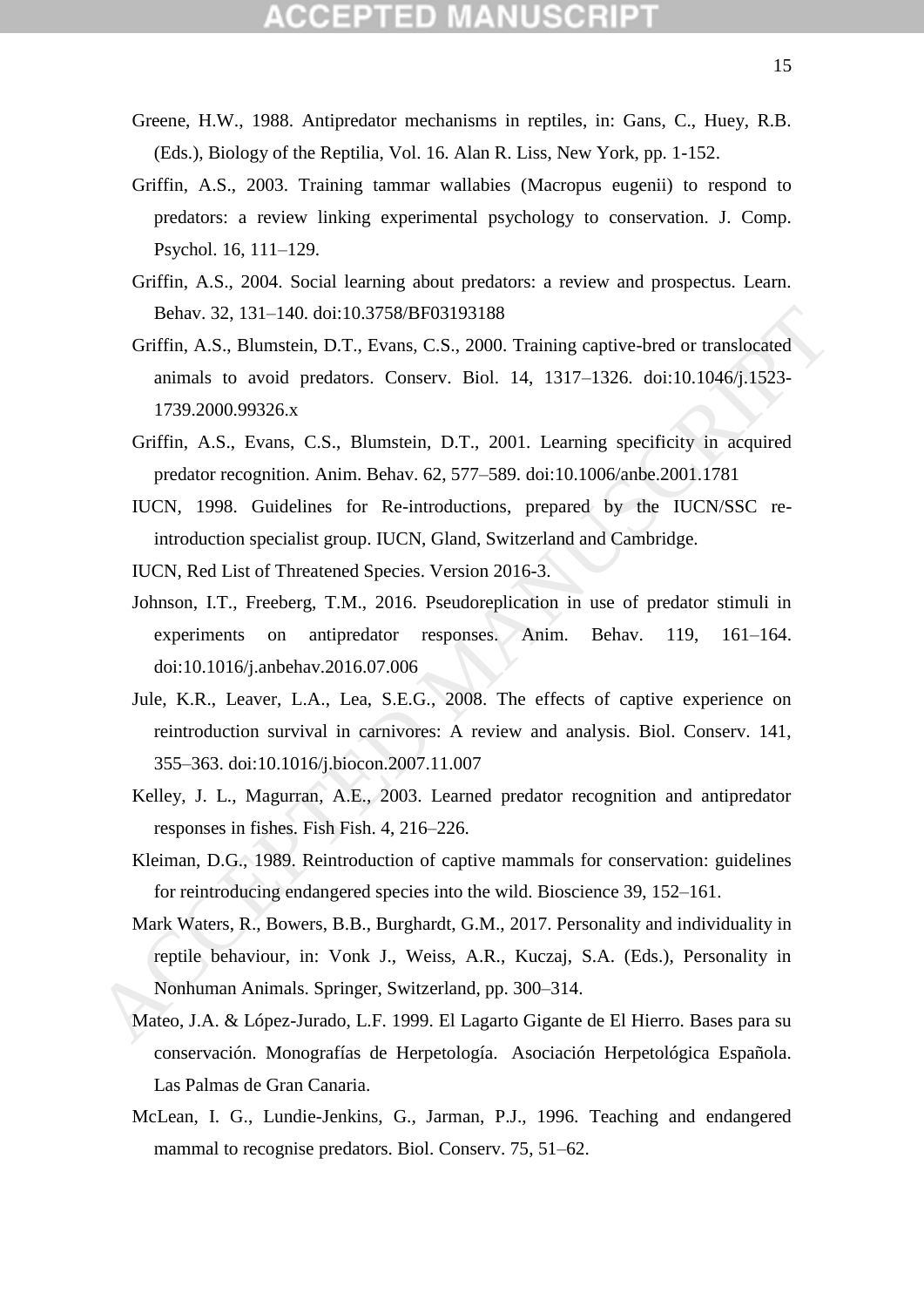- Medina, F.M., Nogales, M., 2008. A review on the impacts of feral cats (Felis silvestris catus) in the Canary Islands: implications for the conservation of its endangered fauna. Biodivers. Conserv. 18, 829–846. doi:10.1007/s10531-008-9503-4
- Miller, B., Biggins, D., Wemmer, C., Powell, R., Calvo, L., Hanebury, L. & Wharton, T., 1990. Development of survival skills in captive raised Siberian polecats (Mustela eversmanni) II. Predator avoidance. J. Ethol. 8, 95-104.
- Miller, B., Biggins, D., Honebury, L. & Vargas, A., 1994. Reintroduction of the blackfooted ferret (Mustela nigripes), in: Olney, P.J.S., Mace, G.M., Feistner, A.T.C. (Eds.), Creative Conservation. Chapman Hall, London, pp. 455-464.
- Mirza, R.S., Chivers, D.P., 2000. Predator-recognition training enhances survival of brook trout: evidence from laboratory and field-enclosure studies. Can. J. Zool. 78, 2198–2208. doi:10.1139/z00-164
- Molina-Borja, M., 1981. Etograma del lagarto de Tenerife, Gallotia galloti galloti. Doñana Acta Vert. 8, 43–78.
- Morris Gosling, L., Sutherland, W.J., 2000. Behaviour and Conservation. Cambridge University Press, Cambridge.
- Nogales, M., Martin, A., Tershy, B.R., Donlan, C.J., Veitch, D., Puerta, N., Wood, W., Alonso, J., 2004. A review of feral cats eradication on islands. Conserv. Biol. 18, 310–319.
- Pavlov, I.P., 1927. Conditioned reflexes. Oxford University Press, New York.
- Pérez-Mellado, V., Romero-Beviá, M., de la Torre, A., Vicedo, M., García-Sirvent, J., 1997. Hábitat, distribución actual y tamaño de la población de Gallotia simonyi en la isla de El Hierro (Islas Canarias), in: López-Jurado, L.F., Mateo-Miras, J.A. (Eds.), El lagarto gigante de El Hierro: bases para su conservación. Jorcry S.L., Las Palmas de Gran Canaria, pp. 27-42. Miller, B., Biggins, D., Honebury, L. & Vargas, A., 1994. Reintroduction of the black-<br>foted ferret (Mustela nigripes), in: Ohey, P.J.S., Mace, G.M., Feistner, A.T.C.<br>(Eds.), Creative Conservation. Chapman Hall, London, pp
	- Plasman, M., Duchateau, M.J.H.M., 2007. Anti-predation behaviour of Dickerson's collared lizard, Crotaphytus dickersonae 57, 231–246.
	- Price, E.O., 1999. Behavioral development in animals undergoing domestication. Appl. Anim. Behav. Sci. 65, 245–271.
	- Relyea, R., 2002. Local population differences in phenotypic plasticity: predatorinduced changes in wood frog tadpoles. Ecol. Monogr. 72, 77–93.
	- Rodríguez-Domínguez, M.A., Molina-Borja, M., 1998. Reproduction of the endangered Hierro giant lizard Gallotia simonyi machadoi. J. Herpetol. 32, 498–504.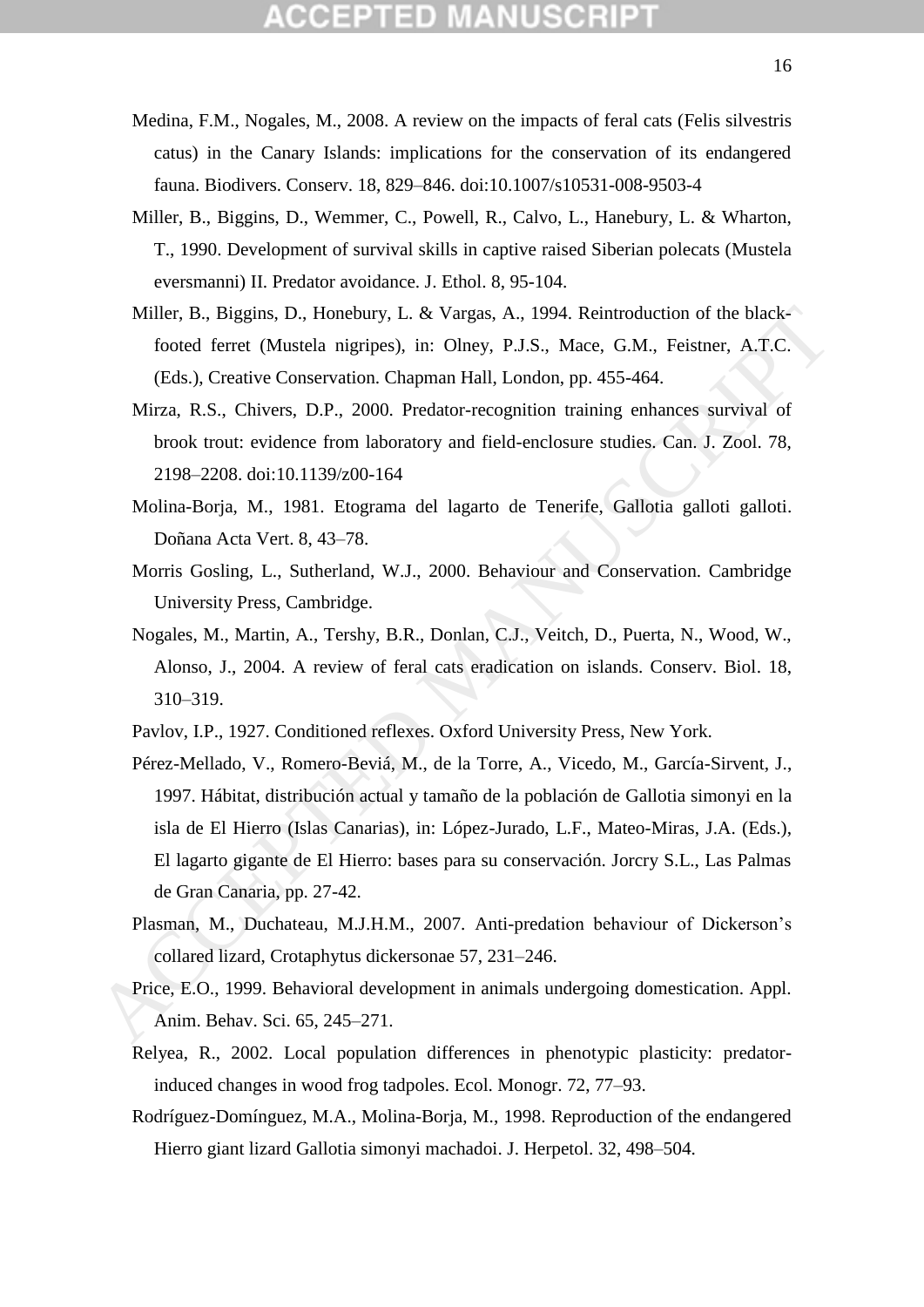- Schank, J.C., Koehnle, T.J., 2009. Pseudoreplication is a pseudoproblem. J. Comp. Psychol. 123, 421–433.
- Schwarzkopf, L., Shine, R., 1992. Costs of reproduction in lizards: escape tactics and susceptibility to predation. Behav. Ecol. Sociobiol. 31, 17–25.
- Shier, D.M., Owings, D.H., 2007. Effects of social learning on predator training and post-release survival in juvenile black-tailed prairie dogs, Cynomys ludovicianus. Anim. Behav. 73, 567–577.
- Sokal, R.R., Rohlf, F.J., 1995. Biometry: The Principles and Practice of Statistics in Biological Research, 3rd edition. W.H. Freeman and Company, New York.
- Stoinski, T.S., & Beck, B.B., 2004. Changes in locomotor and foraging skills in captiveborn, reintroduced lion tamarins (Leontopithecus rosalia rosalia). Behaviour 56, 801– 809.
- Trujillo, D., 2008. Censo y distribución de las poblaciones reintroducidas del lagarto gigante de El Hierro Gallotia simonyi (Steindachner, 1889) en La Dehesa, el Julan y el Roque Chico de Salmor. Unpublished Technical Inform. Consejería Medio Ambiente, Gobierno Autónomo de Canarias. Anim. Behav. 73, 567–577.<br>
Sock, R.R., Rohlf, F.J., 1995. Biometry: The Principles and Practice of Statistics in<br>
Biological Research, 3rd edition. W.H. Freeman and Company, New York.<br>
Stonski, T.S., & Beck, B.B., 2004. Ch
	- van Heezik, Y., Maloney, R.F., Seddon, P.J., 1999. Helping reintroduced houbara bustards avoid predation: effective anti-predator training and the predictive value of pre-release behaviour. Anim. Conserv. 2, 155–163. doi:10.1111/j.1469- 1795.1999.tb00061.x
	- Wallace, M.P., 2000. Retaining natural behaviour in captivity for re-introduction programmes. Behav. Conserv. Morris Gosling, L, Sutherl, 300–314.
	- Wilkinson, A., Kuenstner, K., Mueller, J., Huber, L., 2010. Social learning in a non-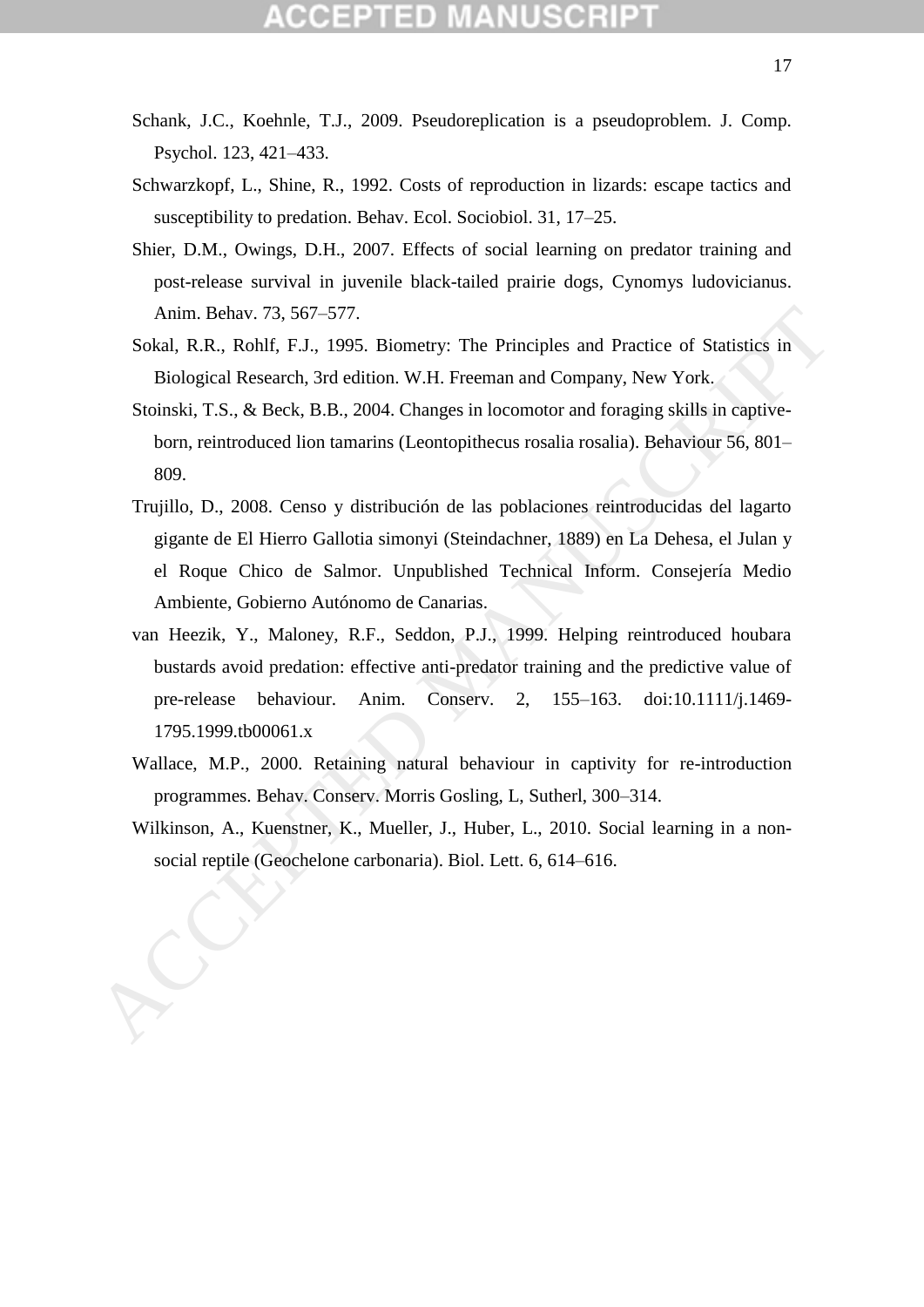Fig. 1.- Diagram of the terrarium used for the experiments showing: its dimensions, the positions of the stuffed kestrel used in the trials, the length of the path traversed by the kestrel and the hollowed barrier from which the investigator could ascertain the visible lizards.



Fig. 2.- Diagram of a top view of the same terrarium showing: the positions of the tiles used as lizard shelters (covered by palm leaves), the place of the two videocameras and the position of the wheelbarrow used for moving the stuffed Fig. 2.- Diagram of a top view of the same terrarium showing: the positions of the tiles<br>with the same of a top view of the same terrarium showing: the positions of the tiles<br>with a linear side selector of the viewelharro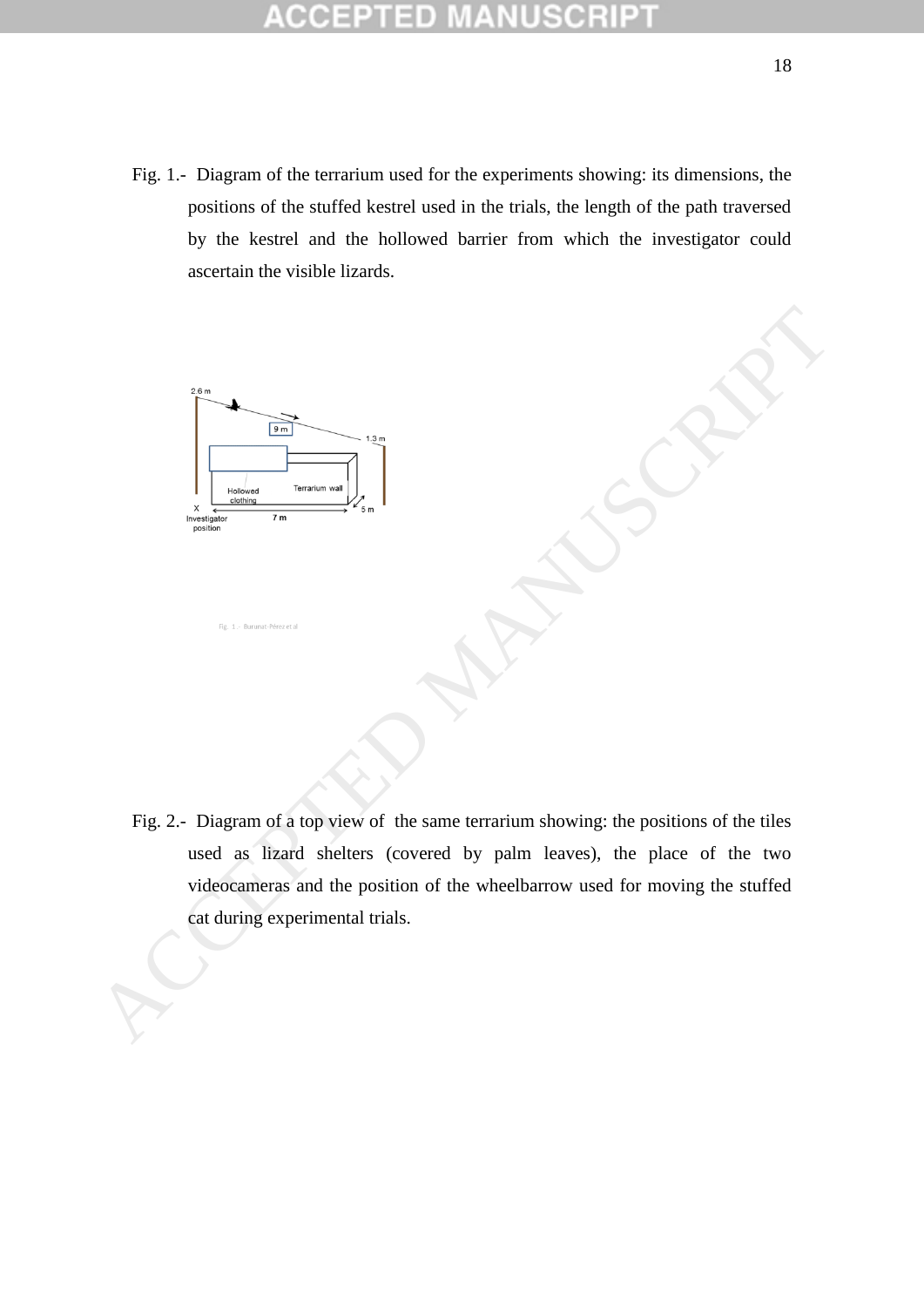

Fig. 3.- Mean (+ 95% CI) relative durations of the three more common behavioural categories expressed by the lizards  $(N = 8)$  during the four phases of the experiment, both before and after passing the kestrel as a potential predator.



Fig. 4.- Mean (+ 95% CI) relative durations of the three more common behavioural categories expressed by the lizards  $(N = 7)$  during the four phases of the experiment, both before and after passing the cat as a potential predator.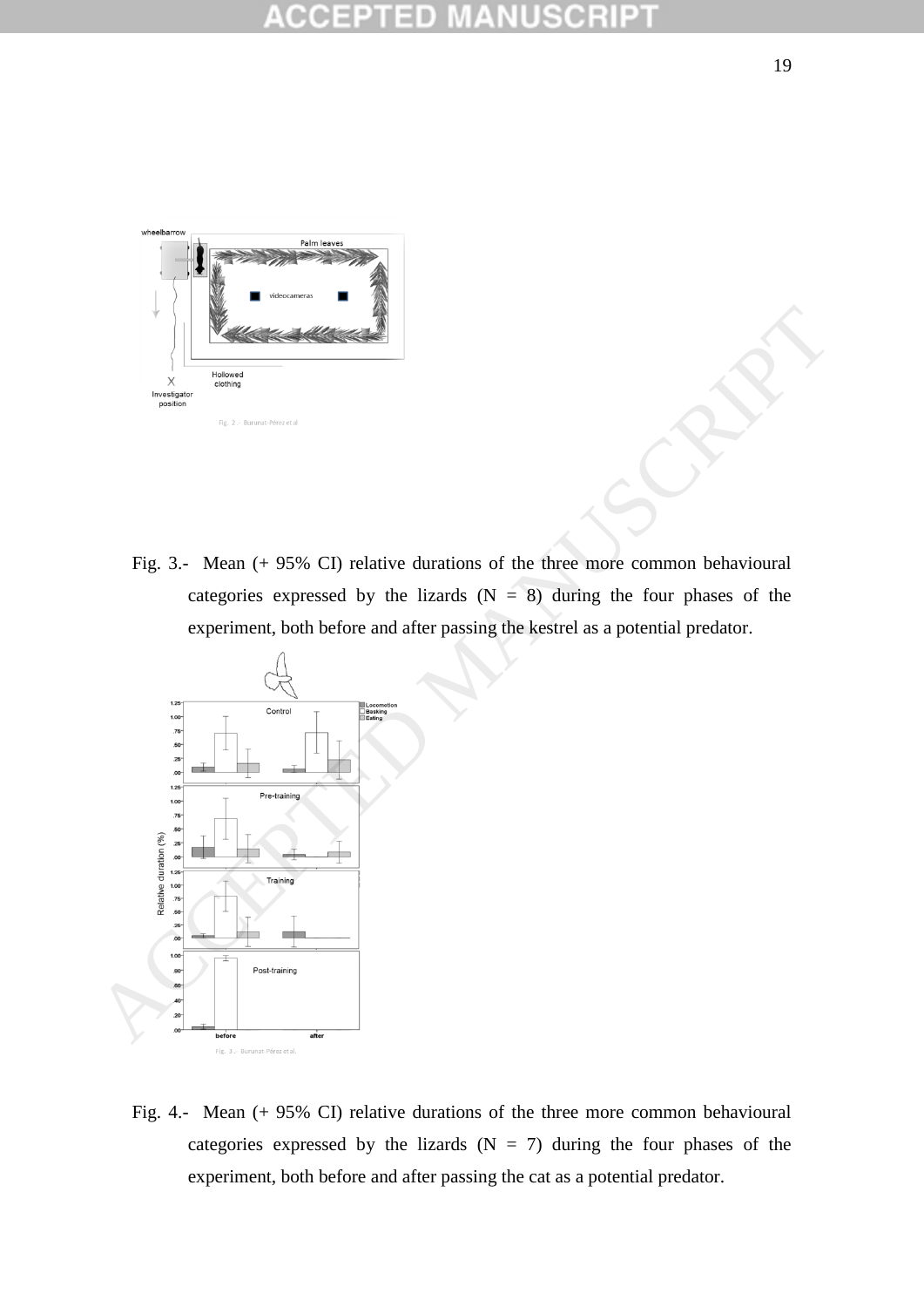### PT CC B  $\begin{array}{c} \hline \end{array}$ C  $\pm$ U



Fig. 5.- Number of lizards showing each behaviour category during the specific moment

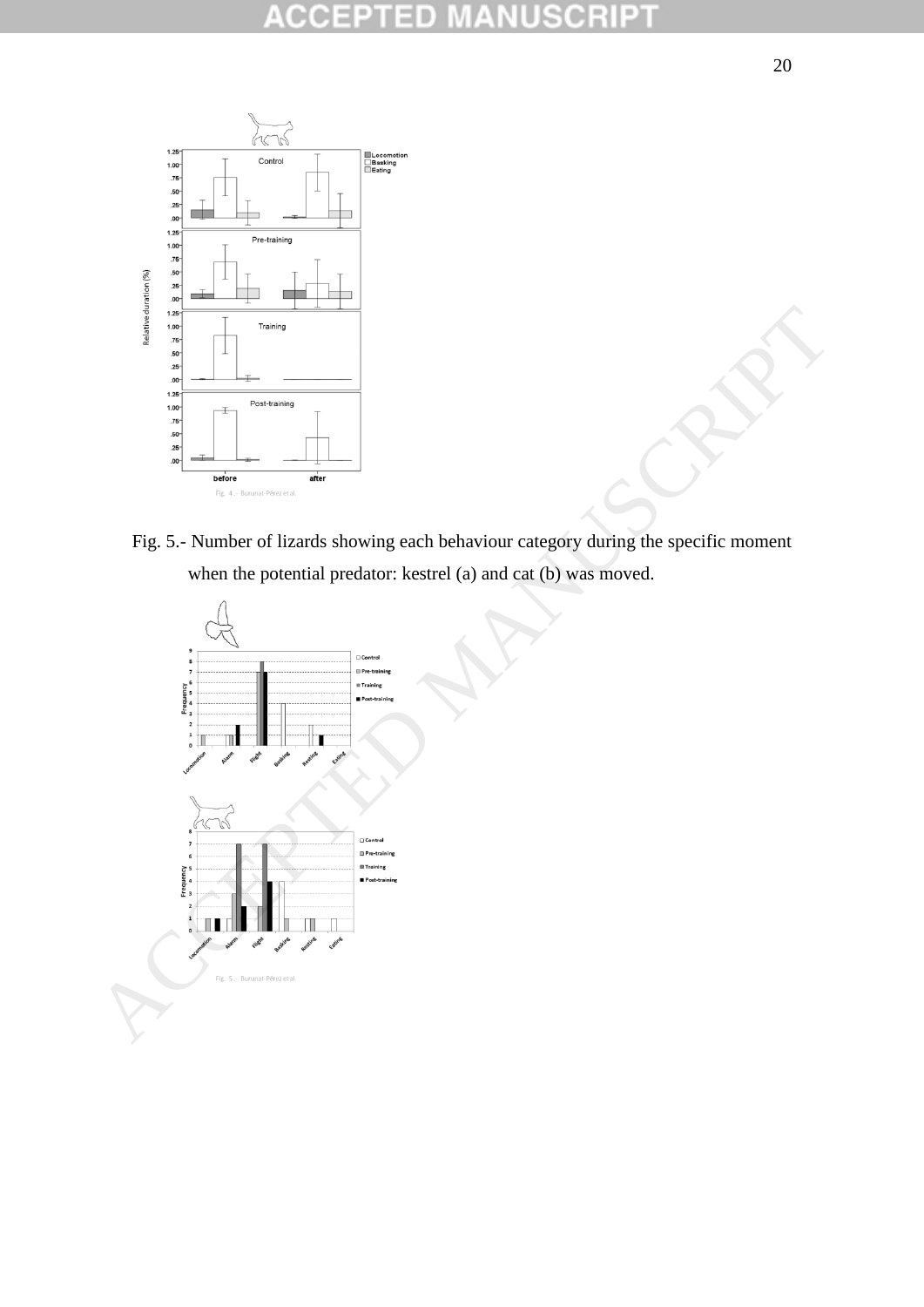Table 1.- Codes, year when they were born, snout-vent length (SVL) and body mass (BM) of lizards participating in the trials of the study.

| Lizard code       | Born   | SVL  | BM  |  |
|-------------------|--------|------|-----|--|
| (microchip)       | (year) | (mm) | (g) |  |
|                   |        |      |     |  |
| 397F              | 2006   | 188  | 199 |  |
| <b>1C79</b>       | 2006   | 176  | 188 |  |
| 6871              | 2006   | 166  | 149 |  |
| 7D42              | 2006   | 180  | 182 |  |
| 192C              | 2006   | 181  | 197 |  |
| 3810              | 2006   | 175  | 188 |  |
| 3370              | 2008   | 166  | 138 |  |
| 1548              | 2007   | 185  | 186 |  |
| 2E76              | 2008   | 167  | 145 |  |
| 4276              | 2008   | 159  | 122 |  |
| 4C12              | 2007   | 186  | 196 |  |
| 0351              | 2008   | 151  | 118 |  |
| 7725              | 2008   | 172  | 165 |  |
| 0803              | 2007   | 165  | 148 |  |
| 3927              | 2007   | 173  | 168 |  |
| 4479              | 2007   | 173  | 163 |  |
| 290B              | 2008   | 145  | 109 |  |
| 4279              | 2008   | 155  | 119 |  |
| 6F <sub>1</sub> D | 2008   | 147  | 92  |  |
| 0918              | 2008   | 139  | 75  |  |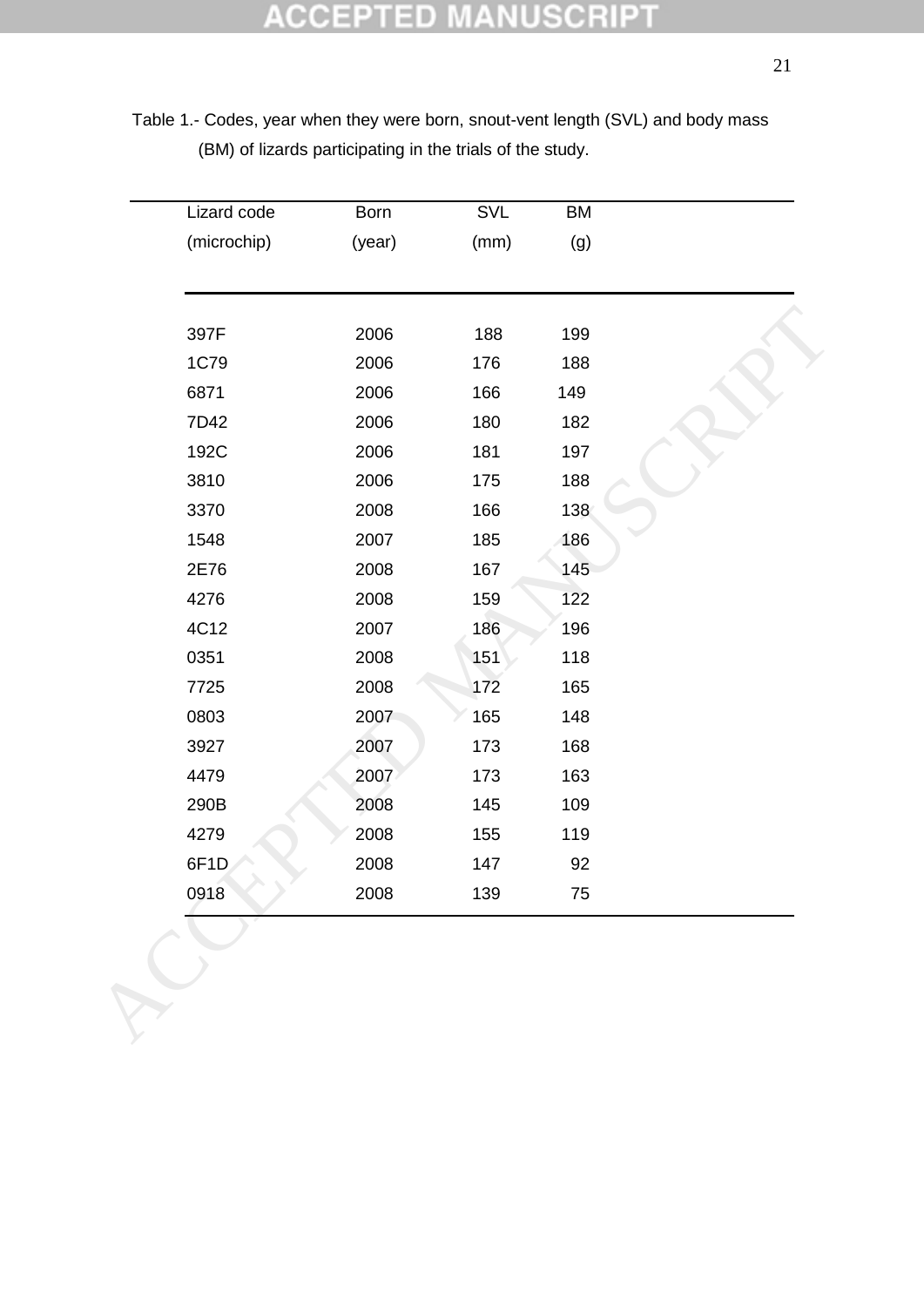# **ACCEPTED MANUSCRIPT**

Table 2.- Temperatures (in ° C) at ground level in a sunny patch of the terrarium in a typical day within each experimental phase with each predator model.

|     |         | Control | Pre-training | Training | Post-training |
|-----|---------|---------|--------------|----------|---------------|
|     | Kestrel | 28.2    | 30.7         | 30.6     | $30.0\,$      |
| Cat | 31.0    |         | 30.1<br>30.1 |          | 29.8          |
|     |         |         |              |          |               |
|     |         |         |              |          |               |
|     |         |         |              |          |               |
|     |         |         |              |          |               |
|     |         |         |              |          |               |
|     |         |         |              |          |               |
|     |         |         |              |          |               |
|     |         |         |              |          |               |
|     |         |         |              |          |               |
|     |         |         |              |          |               |
|     |         |         |              |          |               |
|     |         |         |              |          |               |
|     |         |         |              |          |               |
|     |         |         |              |          |               |
|     |         |         |              |          |               |
|     |         |         |              |          |               |
|     |         |         |              |          |               |
|     |         |         |              |          |               |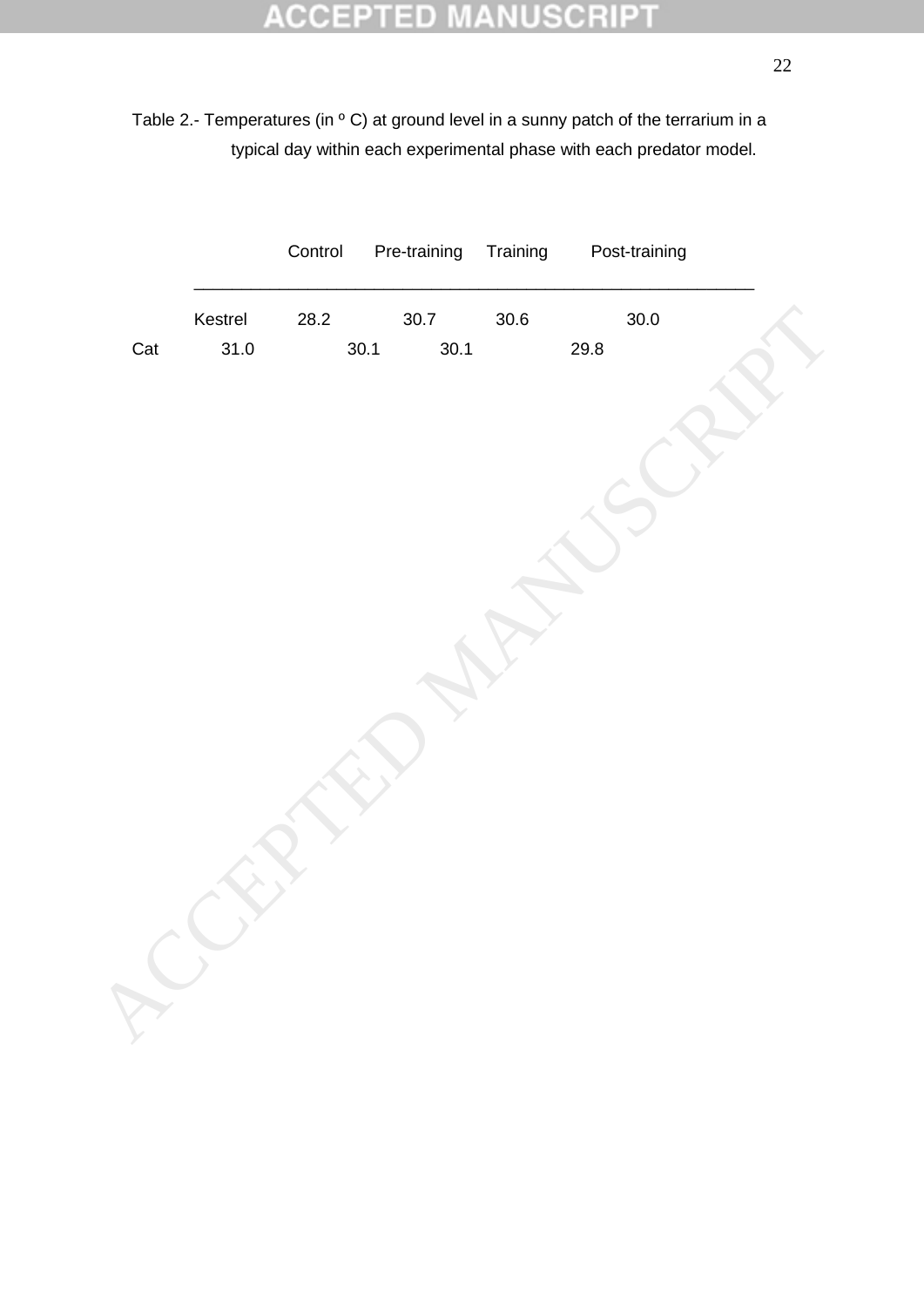### R 10 P C CO

Table 3.- Number of trials performed in each of the four phases of kestrel and cat experiments.

| Experimental phase           | kestrel           | Cat              |  |
|------------------------------|-------------------|------------------|--|
|                              |                   |                  |  |
| Control                      | $\bf 8$           | $\boldsymbol{9}$ |  |
| Pre-training                 | $\overline{7}$    | $\overline{7}$   |  |
| Predator + aversive stimulus | $12 \overline{ }$ | $\overline{7}$   |  |
| Post-training                | $12 \overline{ }$ | $\bf 8$          |  |
|                              |                   |                  |  |
|                              |                   |                  |  |
|                              |                   |                  |  |
|                              |                   |                  |  |
|                              |                   |                  |  |
|                              |                   |                  |  |
|                              |                   |                  |  |
|                              |                   |                  |  |
|                              |                   |                  |  |
|                              |                   |                  |  |
|                              |                   |                  |  |
|                              |                   |                  |  |
|                              |                   |                  |  |
|                              |                   |                  |  |
|                              |                   |                  |  |
|                              |                   |                  |  |
|                              |                   |                  |  |
|                              |                   |                  |  |
|                              |                   |                  |  |
|                              |                   |                  |  |
|                              |                   |                  |  |
|                              |                   |                  |  |